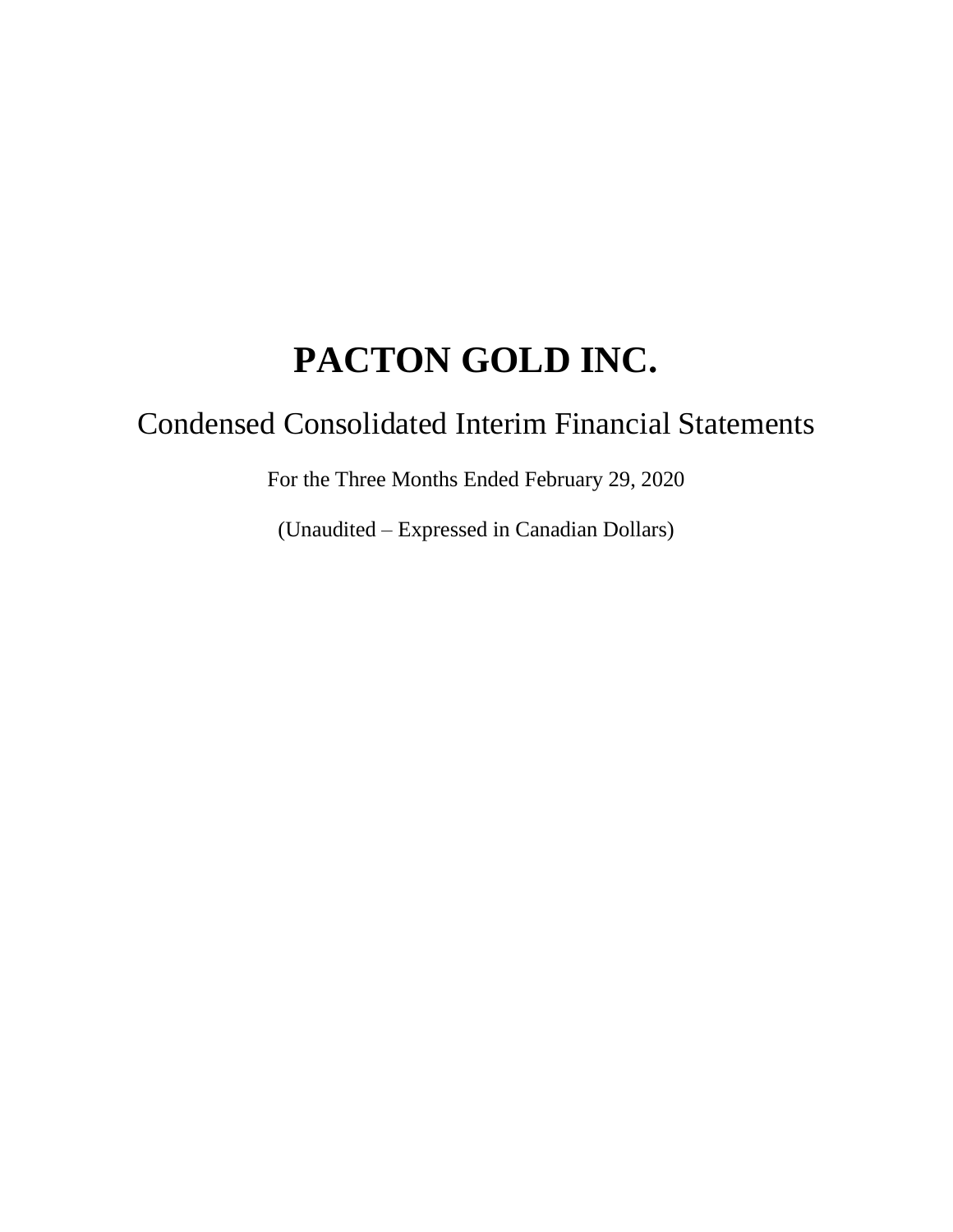February 29, 2020

| INDEX                                                                        | <b>Page</b> |
|------------------------------------------------------------------------------|-------------|
| <b>Condensed Consolidated Interim Financial Statements</b>                   |             |
| Notice of No Auditor Review                                                  |             |
| Condensed Consolidated Interim Statements of Financial Position              | 2           |
| Condensed Consolidated Interim Statements of Comprehensive Loss              | 3           |
| Condensed Consolidated Interim Statements of Changes in Shareholders' Equity | 4           |
| Condensed Consolidated Interim Statements of Cash Flows                      | 5           |
| Notes to the Condensed Consolidated Interim Financial Statements             | 6-29        |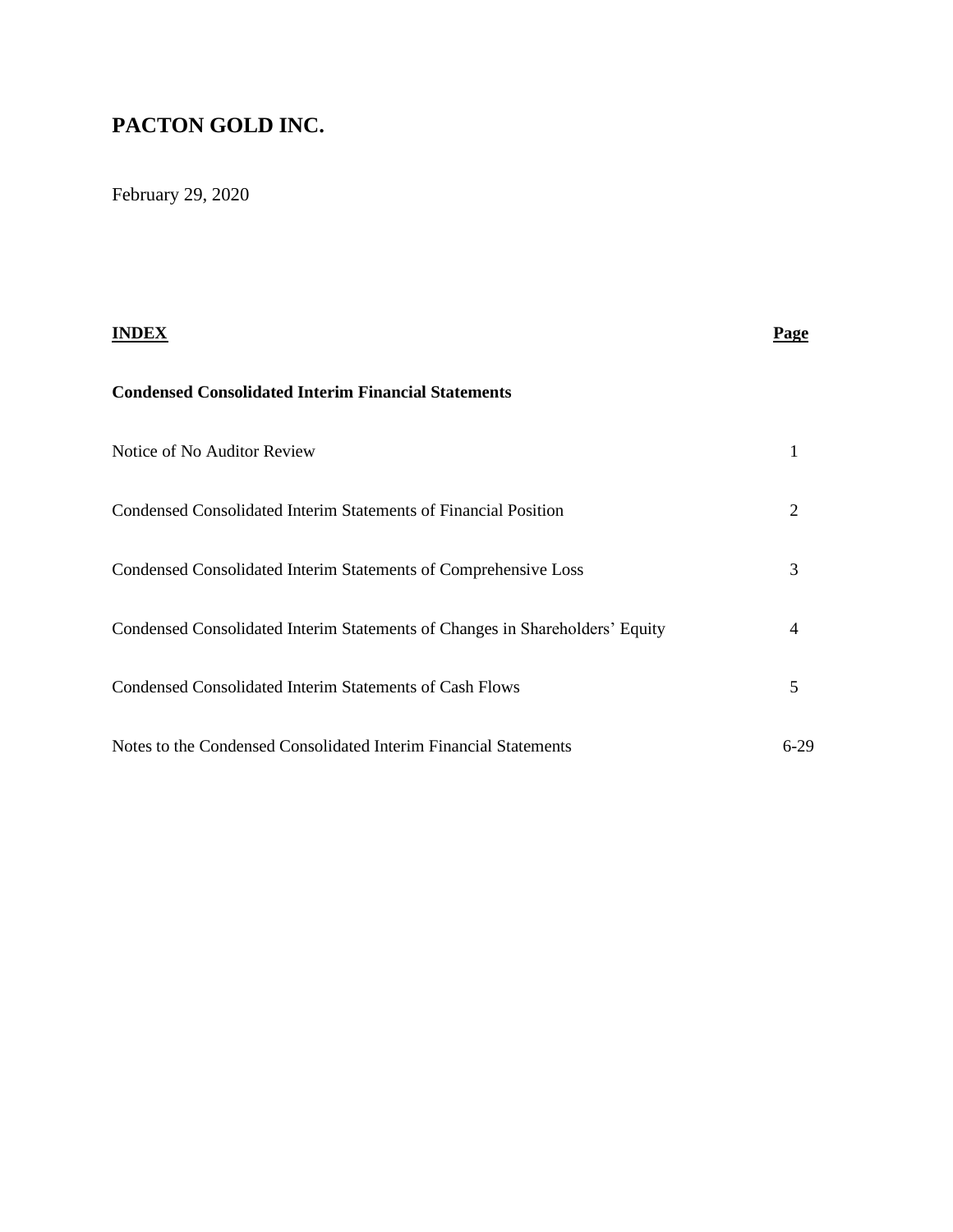#### **NOTICE OF NO AUDITOR REVIEW OF CONDENSED CONSOLIDATED INTERIM FINANCIAL STATEMENTS**

Under National Instrument 51-102, Part 4, subsection 4.3(3) (a), if an auditor has not performed a review of the interim financial statements, they must be accompanied by a notice indicating that the financial statements have not been reviewed by an auditor.

The accompanying unaudited condensed consolidated interim financial statements of the Company have been prepared by and are the responsibility of the Company's management.

The Company's independent auditor has not performed a review of these condensed consolidated interim financial statements in accordance with standards established by the Chartered Professional Accountants of Canada for a review of condensed consolidated interim financial statements by an entity's auditor.

April 22, 2020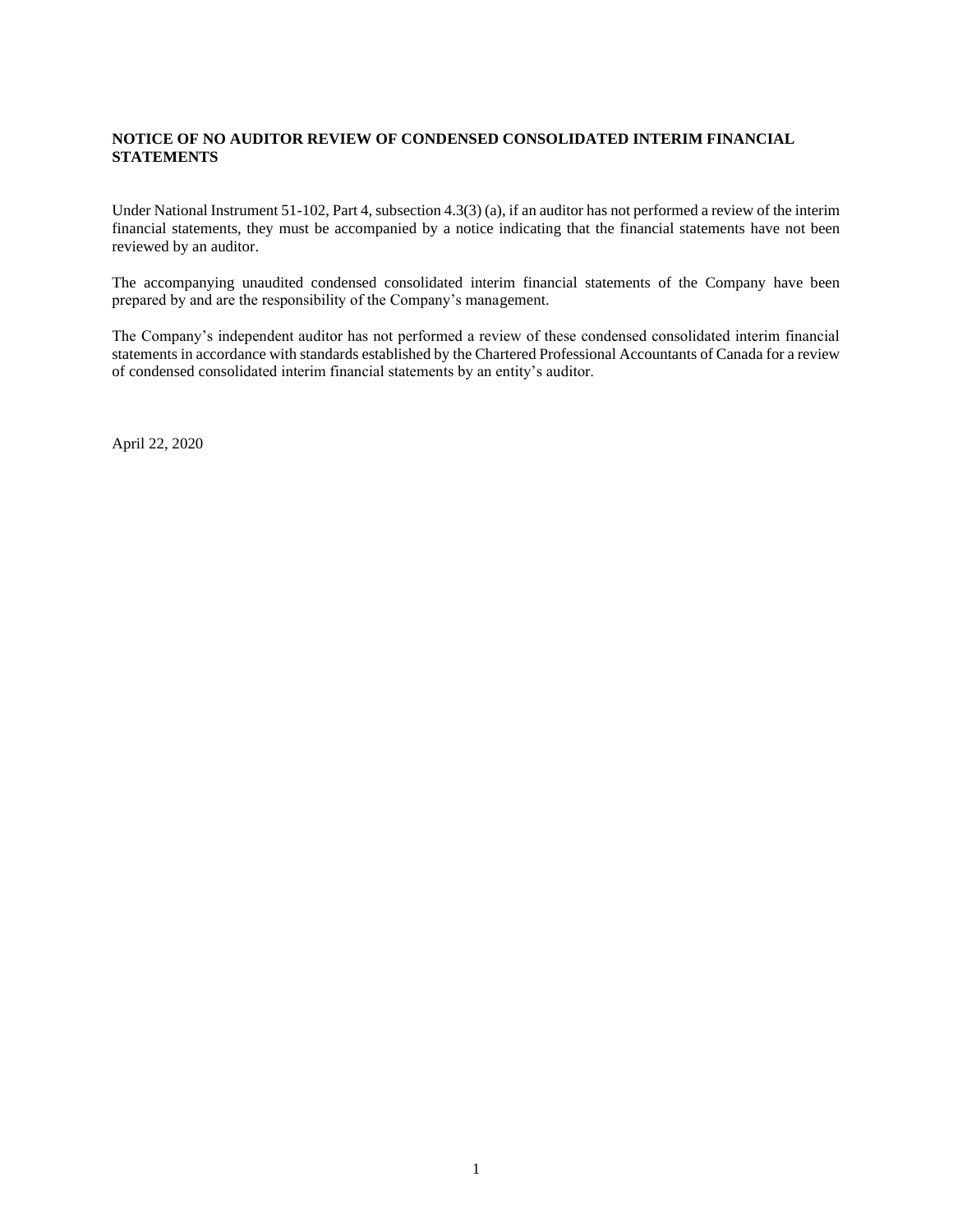Condensed Consolidated Interim Statements of Financial Position (Unaudited – Expressed in Canadian Dollars)

|                                                                                            |                 | <b>February 29, 2020</b> |    | <b>November 30, 2019</b> |
|--------------------------------------------------------------------------------------------|-----------------|--------------------------|----|--------------------------|
| <b>Assets</b>                                                                              |                 |                          |    |                          |
|                                                                                            |                 |                          |    |                          |
| <b>Current</b>                                                                             |                 |                          |    |                          |
| Cash and cash equivalents                                                                  |                 | \$<br>3,702,105          | \$ | 905,356                  |
| Receivables                                                                                |                 | 217,371                  |    | 138,696                  |
| Prepaid expenses                                                                           |                 | 264,642                  |    | 84,747                   |
|                                                                                            |                 | 4,184,118                |    | 1,128,799                |
| <b>Prepaid Expenses and Deposits (note 9)</b>                                              |                 | 597,610                  |    | 300,110                  |
| <b>Equipment</b> (note 7)                                                                  |                 | 128,637                  |    | 135,407                  |
| <b>Exploration and Evaluation Assets (note 8)</b>                                          |                 | 12,087,832               |    | 10,935,748               |
|                                                                                            |                 | \$<br>16,998,197         | \$ | 12,500,064               |
|                                                                                            |                 |                          |    |                          |
| <b>Liabilities</b>                                                                         |                 |                          |    |                          |
| <b>Current</b>                                                                             |                 |                          |    |                          |
| Accounts payable and accrued liabilities (notes 10 and 11)                                 |                 | \$<br>400,402            | \$ | 491,992                  |
| Other liabilities (note 9)                                                                 |                 | 411,042                  |    | 299,594                  |
|                                                                                            |                 |                          |    |                          |
|                                                                                            |                 | 811,444                  |    | 791,586                  |
| <b>Shareholders' Equity</b>                                                                |                 |                          |    |                          |
|                                                                                            |                 |                          |    |                          |
| <b>Capital Stock</b> (note 10)                                                             |                 | 39,387,674               |    | 34,021,523               |
| <b>Share-based Payments Reserve (note 10)</b>                                              |                 | 4,274,109                |    | 4,261,056                |
| <b>Deficit</b>                                                                             |                 | (26, 630, 025)           |    | (25,950,709)             |
| <b>Accumulated Other Comprehensive Loss - Cumulative</b><br><b>Translation Adjustments</b> |                 | (845,005)                |    | (623, 392)               |
|                                                                                            |                 | 16,186,753               |    | 11,708,478               |
|                                                                                            |                 | \$<br>16,998,197         | \$ | 12,500,064               |
| Going Concern (note 2)<br><b>Subsequent Events (note 14)</b>                               |                 |                          |    |                          |
| Approved on behalf of the Board:                                                           |                 |                          |    |                          |
| "Richard Boulay"                                                                           | "Alec Pismiris" |                          |    |                          |
| Director<br><b>Richard Boulay</b>                                                          | Alec Pismiris   | Director                 |    |                          |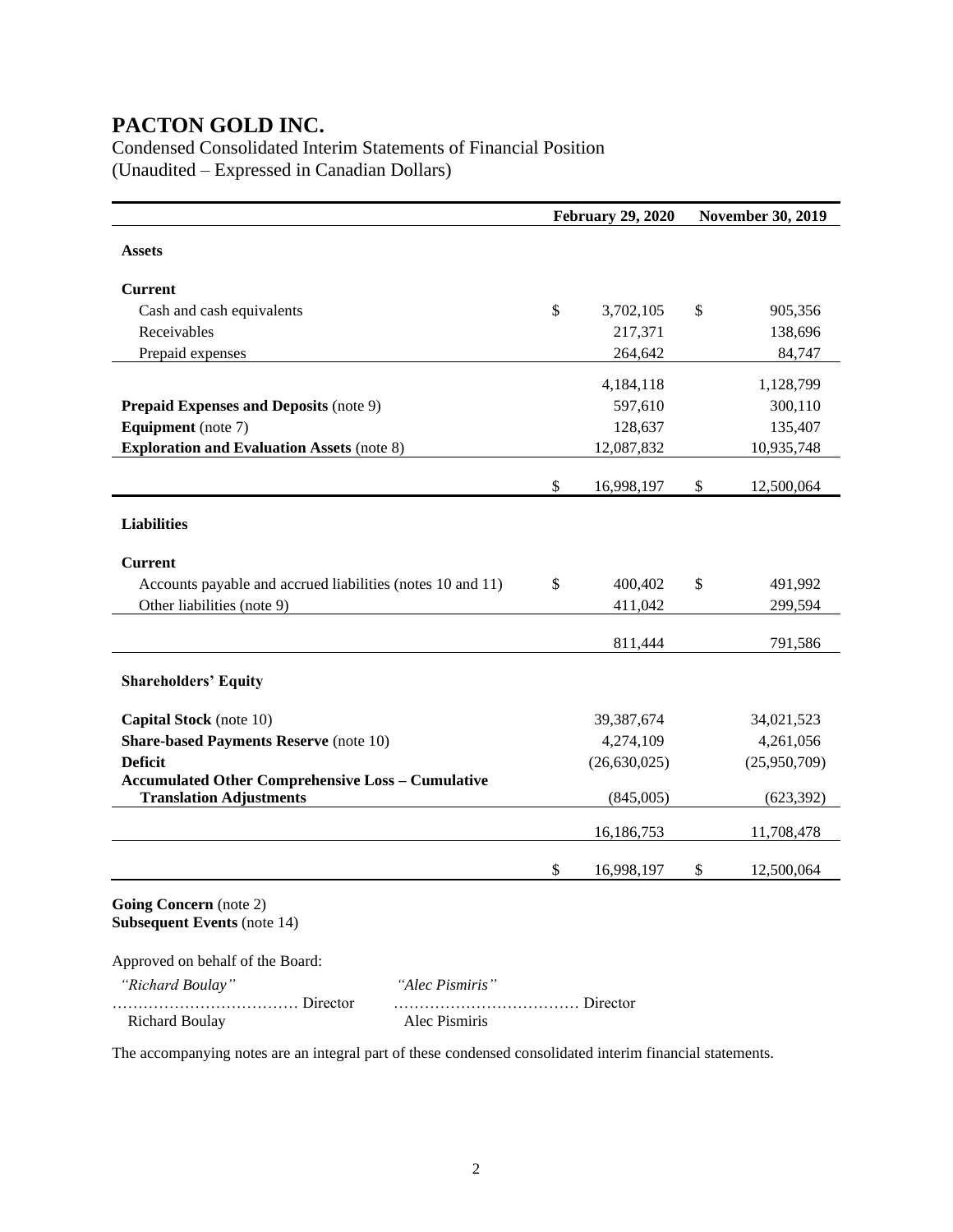Condensed Consolidated Interim Statements of Comprehensive Loss (Unaudited – Expressed in Canadian Dollars)

|                                                                                                                            | <b>Three Months</b><br><b>Ended</b><br>February 29,<br>2020 | <b>Three Months</b><br><b>Ended</b><br>February 28,<br>2019 |                               |
|----------------------------------------------------------------------------------------------------------------------------|-------------------------------------------------------------|-------------------------------------------------------------|-------------------------------|
| <b>Expenses</b>                                                                                                            |                                                             |                                                             |                               |
| Consulting fees (note 11)                                                                                                  | \$<br>348,961                                               | \$                                                          | 233,916                       |
| Depreciation (note 7)                                                                                                      |                                                             |                                                             | 208                           |
| Management fees (note 11)                                                                                                  | 22,500                                                      |                                                             | 45,000                        |
| Office and miscellaneous                                                                                                   | 170.522                                                     |                                                             | 59,140                        |
| Professional fees (note 11)                                                                                                | 83,922                                                      |                                                             | 115,221                       |
| Rent (note 11)                                                                                                             | 21,333                                                      |                                                             | 9,000                         |
| Share-based payments (notes 10 and 11)                                                                                     |                                                             |                                                             | 35,710                        |
| Shareholder communications and investor relations                                                                          | 197,615                                                     |                                                             | 104,733                       |
| Transfer agent and filing fees                                                                                             | 29,706                                                      |                                                             | 31,711                        |
| <b>Other Items</b><br>Part XII.6 tax (note 9)<br>Interest income<br>Other income (note 9)                                  | (874, 559)<br>(16,614)<br>5,929<br>205,928                  |                                                             | (634, 639)<br>1,791<br>35,254 |
| <b>Net Loss for the Period</b><br><b>Other Comprehensive Loss</b><br>Exchange difference on translating foreign operations | (679,316)<br>(221, 613)                                     |                                                             | (597, 594)<br>(56, 238)       |
| <b>Comprehensive Loss for the Period</b>                                                                                   | \$<br>(900, 929)                                            | \$                                                          | (653, 832)                    |
| <b>Basic and Diluted Loss Per Share</b>                                                                                    | \$<br>(0.00)                                                | \$                                                          | (0.01)                        |
| Weighted Average Number of Common Shares Outstanding -<br><b>Basic and Diluted</b>                                         | 215,484,546                                                 |                                                             | 105,252,897                   |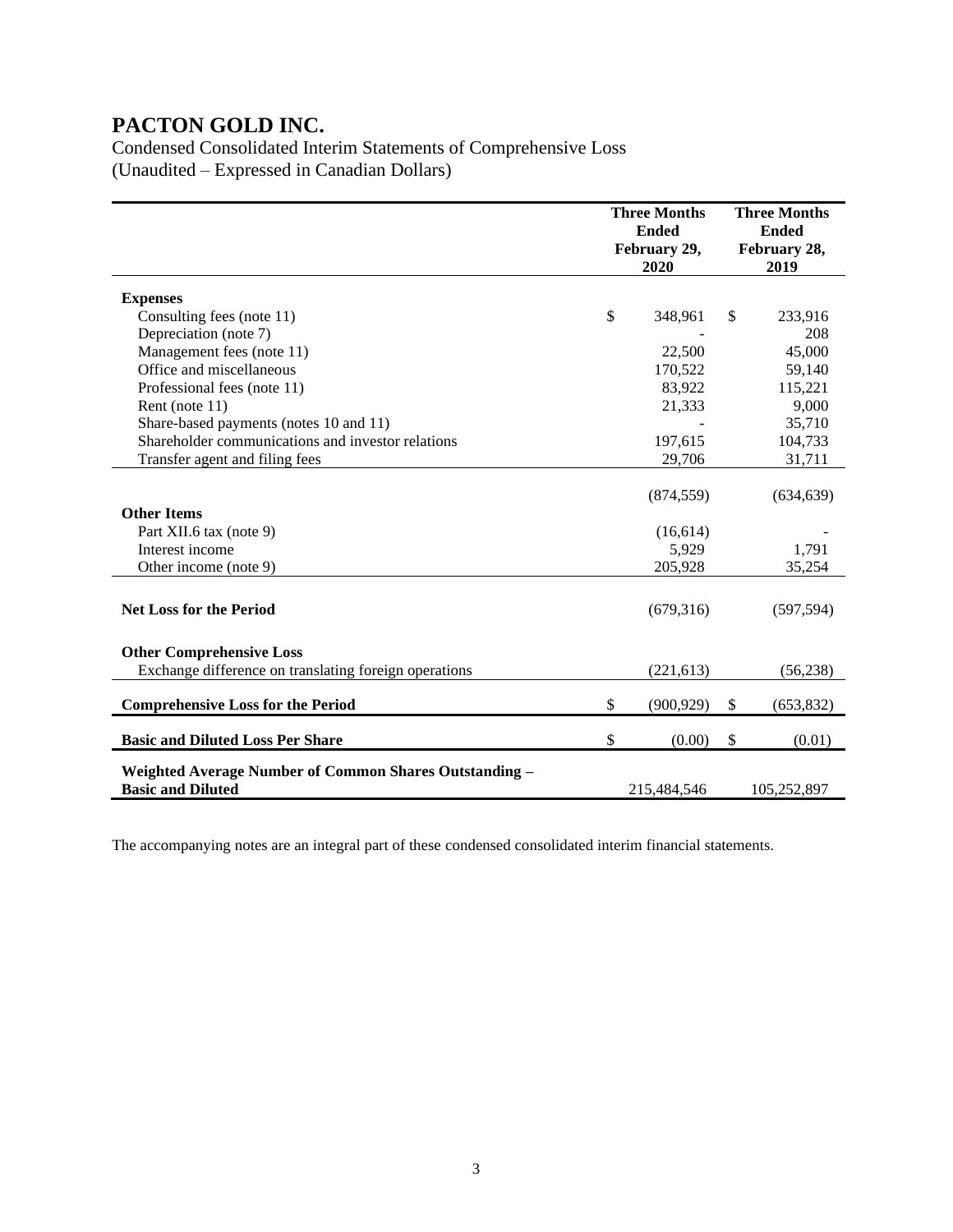Condensed Consolidated Interim Statements of Changes in Shareholders' Equity (Unaudited – Expressed in Canadian Dollars)

**Capital Stock Number of Shares Capital Stock Share-based Payments Reserve Deficit Accumulated Other Comprehensive Income (Loss) Total Balance, November 30, 2018 102,236,126 \$ 21,402,968 \$ 3,644,586 \$ (15,982,539) \$ 34,356 \$ 9,099,371** Private placements **5,881,470** 2,058,515 - - 2,058,515 2,058,515 Share issue costs **Share issue costs** (11,043) (11,043) Flow-through liability (264,666) (264,666) - (264,666) (264,666) (264,666) Shares issued for exploration and evaluation assets 11,347,923 3,397,917 - - - - - - - 3,397,917 3,397,917 Share-based payments (note 10)  $\qquad \qquad \qquad \qquad \qquad \qquad \qquad \qquad \qquad \qquad \qquad \qquad \qquad \qquad \qquad \qquad \qquad \qquad \qquad \qquad \qquad \qquad \qquad \qquad \qquad \qquad \qquad \$ Expiry of stock options  $\qquad \qquad -$  (573,691) 573,691 573,691 Net loss for the period (597,594) - (597,594) - (597,594) - (597,594) Exchange difference on translating foreign operations (56,238) (56,238) (56,238) (56,238) **Balance, February 28, 2019 119,465,519 26,583,691 3,106,605 (16,006,442) (21,882) 13,661,972** Private placements 52,157,514 5,550,902 - 5,550,902 5,550,902 Share issue costs **Share issue costs** (176,689) 36,686 - - (140,003) Flow-through liability (331,817) (331,817) (331,817) Shares issued for exploration and evaluation assets 11,100,000 2,128,875 - - - - - - - - - - - - - - - - - - 2,128,875 Exercise of stock options 155,000 155,000 155,000 - - - - - 155,000 155,000 155,000 Fair value of exercised stock options  $111,561$  (111,561) (111,561) Share-based payments (note 10)  $\qquad \qquad - \qquad \qquad - \qquad \qquad 1,361,897$   $\qquad \qquad - \qquad \qquad 1,361,897$ Expiry of stock options 68,026 - - (68,026) 68,026 - (68,026) 68,026 Expiry of warrants 64,545  $-$  - (64,545) 64,545 - (64,545) 64,545 Net loss for the period 10,076,838) (10,076,838) (10,076,838) (10,076,838) Exchange difference on translating foreign operations (601,510) (601,510) (601,510) **Balance, November 30, 2019 183,673,033 34,021,523 4,261,056 (25,950,709) (623,392) 11,708,478** Private placements **44,964,917** 5,713,166 - 5,713,166 5,713,166 Share issue costs **Share issue costs** (56,586) 13,053 - The state issue costs (56,586) Flow-through liability (317,376) (317,376) (317,376) (317,376) Shares issued for exploration and evaluation assets  $400,000$   $40,000$  -  $-$  -  $40,000$ Net loss for the period (679,316) - (679,316) - (679,316) - (679,316) Exchange difference on translating foreign operations (221,613) (221,613) (221,613) **Balance, February 29, 2020 229,037,950 \$ 39,387,674 \$ 4,274,109 \$ (26,630,025) \$ (845,005) \$ 16,186,753**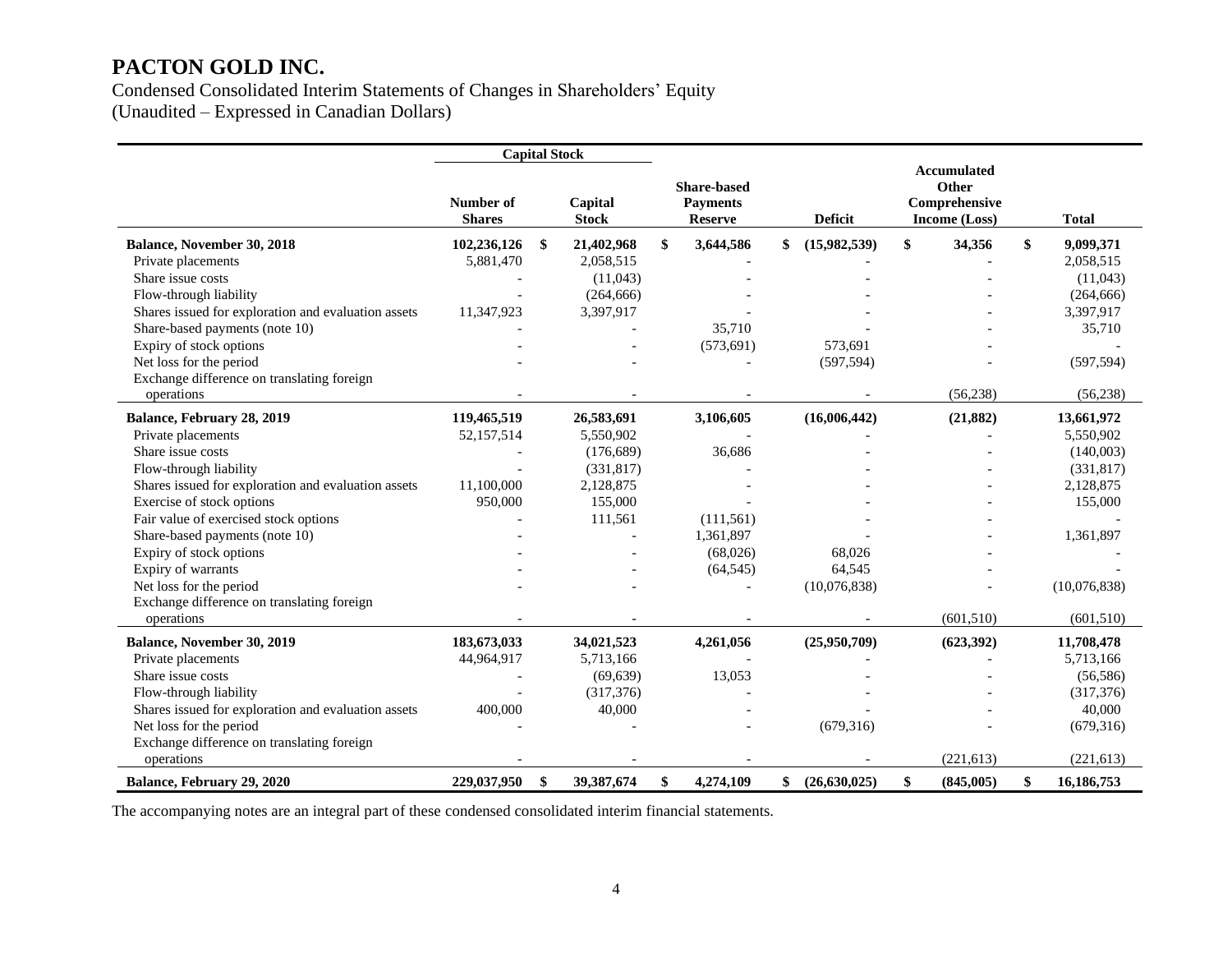Condensed Consolidated Interim Statements of Cash Flows (Unaudited – Expressed in Canadian Dollars)

|                                                                | <b>Three Months</b><br><b>Ended</b><br>February 29,<br>2020 |    | <b>Three Months</b><br><b>Ended</b><br>February 28,<br>2019 |
|----------------------------------------------------------------|-------------------------------------------------------------|----|-------------------------------------------------------------|
| <b>Operating Activities</b>                                    |                                                             |    |                                                             |
| Net loss                                                       | \$<br>(679,316)                                             | \$ | (597, 594)                                                  |
| Items not involving cash                                       |                                                             |    |                                                             |
| Depreciation                                                   |                                                             |    | 208                                                         |
| Share-based payments                                           |                                                             |    | 35,710                                                      |
| Other income                                                   | (220, 369)                                                  |    | (35,254)                                                    |
| Changes in non-cash working capital                            |                                                             |    |                                                             |
| Receivables                                                    | (79,006)                                                    |    | 262,064                                                     |
| Prepaid expenses and deposits                                  | (283, 373)                                                  |    | 2,196                                                       |
| Accounts payable and accrued liabilities                       | (189, 753)                                                  |    | (27, 539)                                                   |
|                                                                |                                                             |    |                                                             |
| <b>Cash Used in Operating Activities</b>                       | (1,451,817)                                                 |    | (360,209)                                                   |
| <b>Investing Activity</b>                                      |                                                             |    |                                                             |
| Exploration and evaluation assets, net                         | (1,418,104)                                                 |    | (583, 018)                                                  |
|                                                                |                                                             |    |                                                             |
| <b>Cash Used in Investing Activity</b>                         | (1,418,104)                                                 |    | (583, 018)                                                  |
|                                                                |                                                             |    |                                                             |
| <b>Financing Activity</b>                                      |                                                             |    |                                                             |
| Net proceeds from share issuances                              | 5,671,021                                                   |    | 2,047,472                                                   |
|                                                                |                                                             |    |                                                             |
| <b>Cash Provided by Financing Activity</b>                     | 5,671,021                                                   |    | 2,047,472                                                   |
| <b>Inflow of Cash and Cash Equivalents</b>                     | 2,801,100                                                   |    | 1,104,245                                                   |
| <b>Effect of Foreign Exchange on Cash and Cash Equivalents</b> | (4, 351)                                                    |    | (9, 811)                                                    |
| <b>Cash and Cash Equivalents, Beginning of Period</b>          | 905,356                                                     |    | 465,734                                                     |
|                                                                |                                                             |    |                                                             |
| <b>Cash and Cash Equivalents, End of Period</b>                | \$<br>3,702,105                                             | \$ | 1,560,168                                                   |

**Supplemental Disclosure with Respect to Cash Flows** (note 12)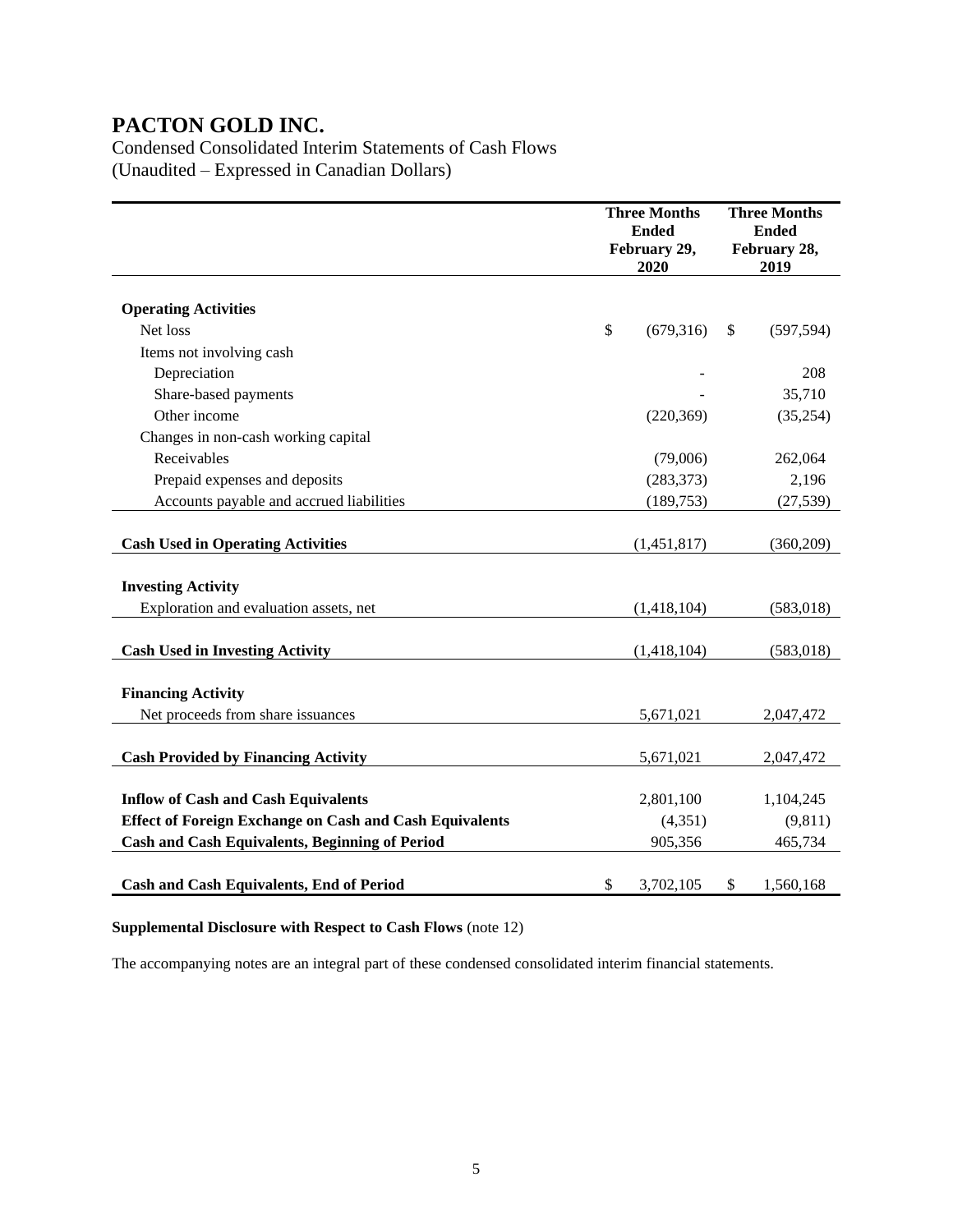Notes to the Condensed Consolidated Interim Financial Statements For the Three Months Ended February 29, 2020 (Unaudited – Expressed in Canadian Dollars)

#### **1. NATURE OF OPERATIONS**

Pacton Gold Inc. (the "Company" or "Pacton") was incorporated pursuant to the British Columbia *Business Corporations Act* on December 15, 2010. The address of the Company's corporate office and its principal place of business is 1680 – 200 Burrard Street, Vancouver, British Columbia, Canada, V6C 3L6. The Company's registered and records office is  $400 - 725$  Granville Street, Vancouver, British Columbia, Canada, V7Y 1G5. The Company operates in Canada and Australia. On July 17, 2012, the Company's stock was listed on the TSX Venture Exchange ("TSX-V") trading under the symbol "NX". On April 27, 2017, the Company changed its name to Pacton Gold Inc. and began trading under the symbol "PAC". The Company's shares also trade on the OTC Exchange in the United States under the symbol "PACXF" and on the Frankfurt Stock Exchange under the symbol "2NKN". The principal business of the Company is the identification, evaluation and acquisition of mineral properties, as well as exploration of mineral properties once acquired. The Company is an exploration stage company and is in the process of acquiring and exploring its mineral property interests.

#### **2. GOING CONCERN**

These condensed consolidated interim financial statements (the "financial statements") have been prepared on the basis of accounting principles applicable to a going concern, which assumes that the Company will continue in operation for the foreseeable future and will be able to realize its assets and discharge its liabilities in the normal course of operations.

The Company has incurred a loss during the three months ended February 29, 2020 of \$679,316 (2019 - \$597,594) and as at February 29, 2020 has a deficit of \$26,630,025 (November 30, 2019 - \$25,950,709), has limited resources, no sources of operating cash flow and no assurances that sufficient funding will be available to continue operations for an extended period of time. The Company is in the exploration stage, and accordingly, has not yet commenced revenue-producing operations.

Subsequent to February 29, 2020, there was a global outbreak of coronavirus (COVID-19). The actual and threatened spread of the virus globally has had a material adverse effect on the global economy and, specifically, the regional economies in which the Company operates. The pandemic could continue to have a negative impact on the stock market, including trading prices of the Company's shares and its ability to raise new capital. These factors, among others, could have a significant impact on the Company's operations.

These material uncertainties may cast significant doubt upon the Company's ability to continue as a going concern.

The application of the going concern concept is dependent upon the Company's ability to satisfy its liabilities as they become due and to obtain the necessary financing to complete the exploration and development of its mineral property interests, the attainment of profitable mining operations or the receipt of proceeds from the disposition of its mineral property interests. Management is actively engaged in the review and due diligence on opportunities of merit in the mining sector and is seeking to raise the necessary capital to meet its funding requirements. There can be no assurance that management's plan will be successful.

If the going concern assumption were not appropriate for these financial statements then adjustments may be necessary in the carrying values of assets and liabilities, the reported expenses and the statement of financial position classifications used. Such adjustments could be material.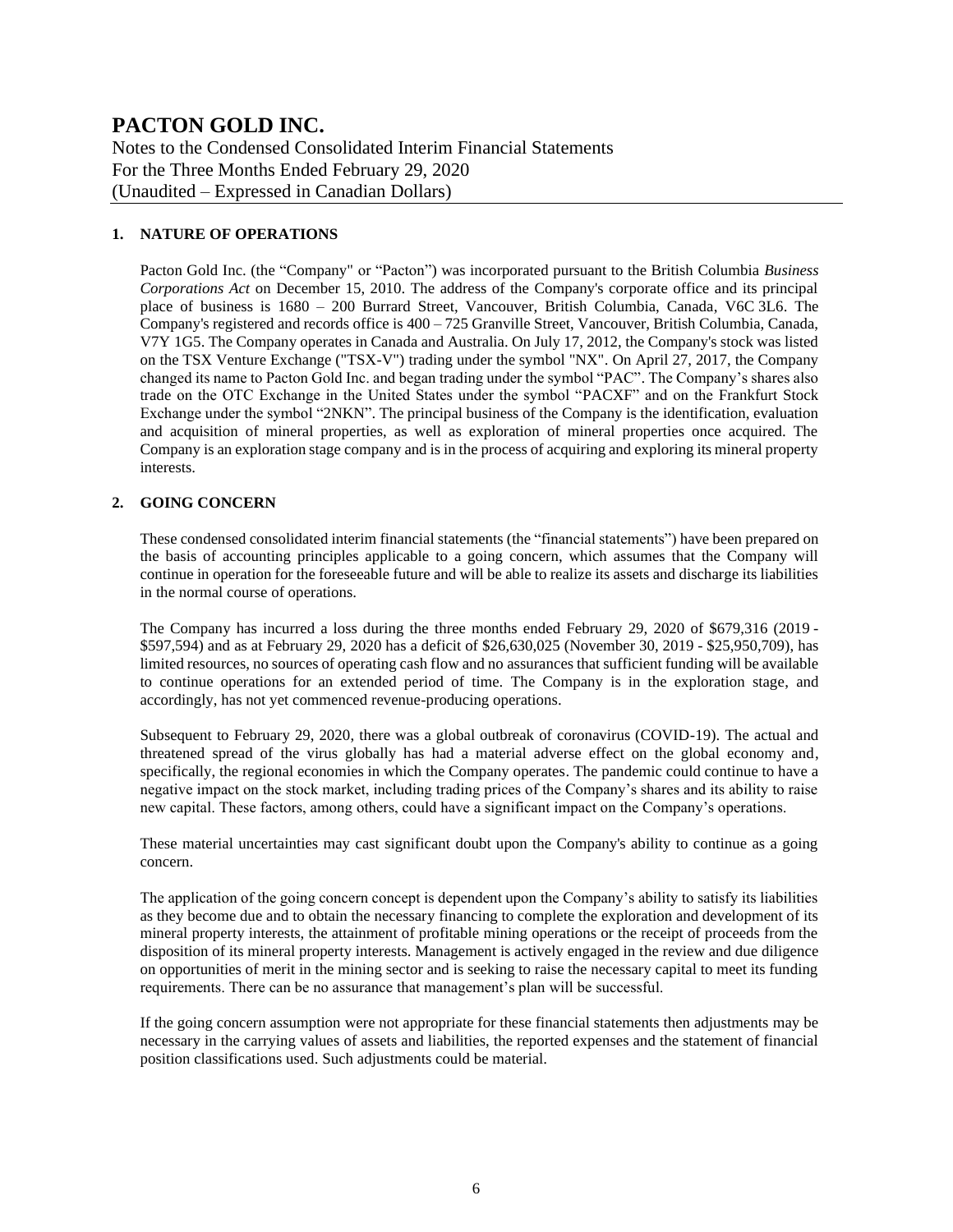Notes to the Condensed Consolidated Interim Financial Statements For the Three Months Ended February 29, 2020 (Unaudited – Expressed in Canadian Dollars)

#### **3. BASIS OF PREPARATION**

#### a) Statement of compliance

The condensed consolidated interim financial statements of the Company have been prepared in accordance with International Accounting Standard ("IAS") 34 *Interim Financial Reporting*.

The condensed consolidated interim financial statements of the Company should be read in conjunction with the Company's 2019 annual consolidated financial statements that have been prepared in accordance with International Financial Reporting Standards ("IFRS"), as issued by the International Accounting Standards Board.

These financial statements were reviewed by the Audit Committee and approved and authorized for issue by the Board of Directors on April 22, 2020.

b) Basis of measurement

These financial statements have been prepared under the historical cost basis, except for certain financial instruments, which are measured at fair value, as explained in the significant accounting policies (note 4). These financial statements have been prepared under the accrual basis of accounting, except for cash flow information.

c) Subsidiaries

These financial statements include all subsidiaries in the accounts of the Company for the periods presented. These subsidiaries are listed as follows:

| <b>Subsidiary</b>                              | Ownership<br>February 29,<br>2020 | Ownership<br>November 30,<br>2019 | <b>Incorporated</b> | <b>Nature</b>       |
|------------------------------------------------|-----------------------------------|-----------------------------------|---------------------|---------------------|
|                                                |                                   |                                   |                     |                     |
| Pacton Pilbara Pty. Ltd.<br>("Pacton Pilbara") | 100%                              | 100%                              | Australia           | Mineral exploration |
| CTTR Gold Pty. Ltd.<br>("CTTR")                | 100\%                             | 100\%                             | Australia           | Mineral exploration |
| Drummond East Pty. Ltd.<br>("Drummond East")   | 100%                              | 100\%                             | Australia           | Mineral exploration |
| Arrow (Pilbara) Pty. Ltd.<br>("Arrow Pilbara") | 100\%                             | 100\%                             | Australia           | Mineral exploration |

Control exists when the Company has the power, directly or indirectly, to govern the financial and operating policies of an entity so as to obtain benefits from its activities. The financial statements of subsidiaries are included in the financial statements from the date that control commences until the date that control ceases. All significant intercompany transactions and balances have been eliminated.

#### **4. SIGNIFICANT ACCOUNTING POLICIES**

The condensed consolidated interim financial statements have been prepared, for all periods presented, following the same accounting policies and methods of computation as described in note 4 to the audited consolidated financial statements for the year ended November 30, 2019, except for the following.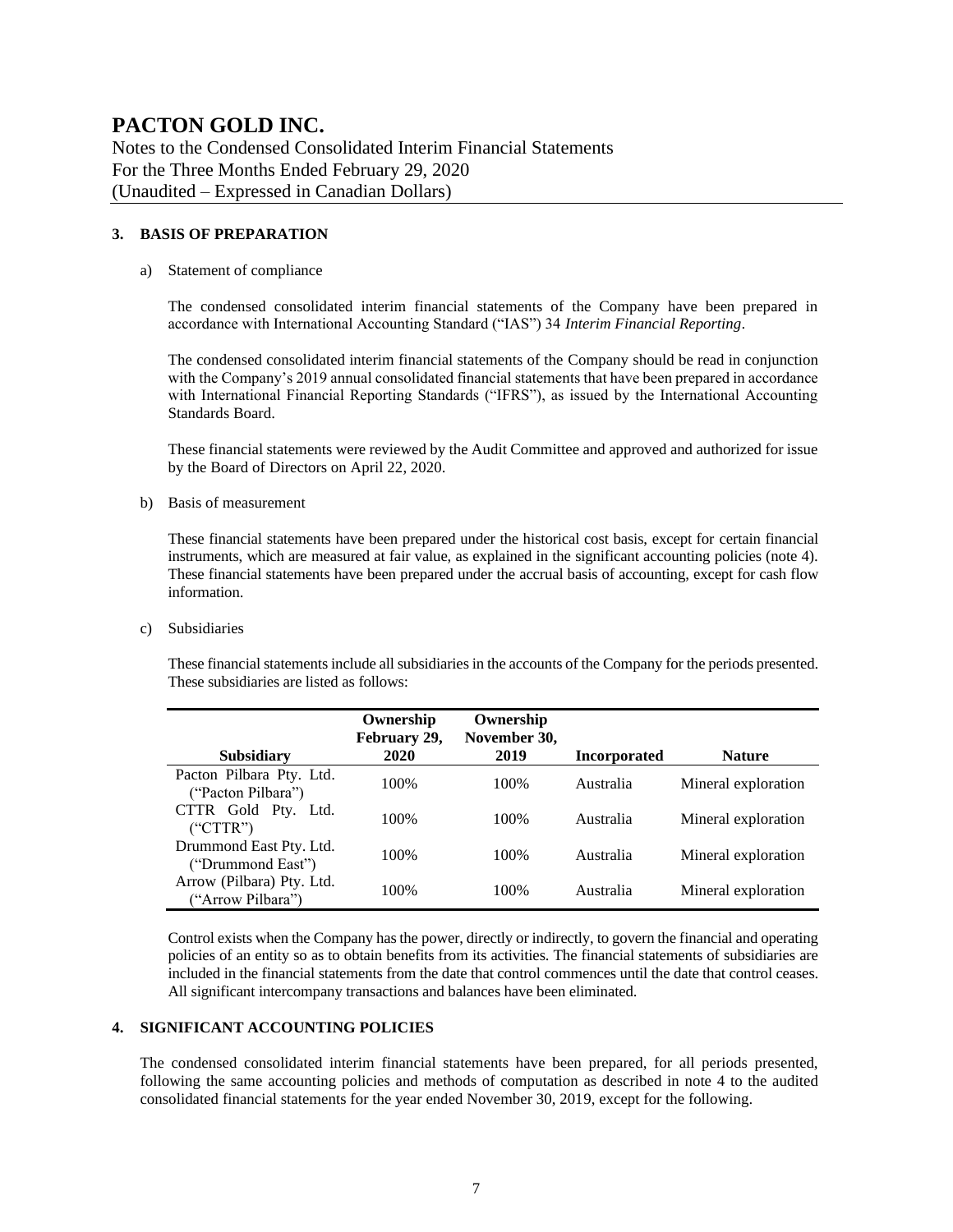Notes to the Condensed Consolidated Interim Financial Statements For the Three Months Ended February 29, 2020 (Unaudited – Expressed in Canadian Dollars)

#### **4. SIGNIFICANT ACCOUNTING POLICIES** (Continued)

a) New accounting standard adopted during the period

#### IFRS 16 *Leases*

#### *Initial adoption*

On December 1, 2019, the Company adopted IFRS 16, which specifies how an IFRS reporter will recognize, measure, present and disclose leases. The standard provides a single lessee accounting model, requiring lessees to recognize assets and liabilities for all leases unless the lease term is twelve months or less or the underlying asset has a low value. Lessors continue to classify leases as operating or finance, with IFRS 16's approach to lessor accounting substantially unchanged from its predecessor, IAS 17 *Leases*. The standard was issued in January 2016 and is effective for annual periods beginning on or after January 1, 2019.

The Company has elected to apply IFRS 16 using a modified retrospective approach, which does not require restatement of prior period financial information. Modified retrospective application recognizes the cumulative effect of IFRS 16 as an adjustment to opening deficit at December 1, 2019 and applies the standard prospectively. The Company has determined that at December 1, 2019, adoption of IFRS 16 will not result in the recognition of a right-of-use ("ROU") asset nor a lease obligation.

#### *Ongoing recognition and measurement*

On the date that the leased asset becomes available for use, the Company recognizes a ROU asset and a corresponding lease obligation. Interest expense associated with the lease obligation is charged to the statement of income/loss over the lease period with a corresponding increase to the lease obligation. The lease obligation is reduced as payments are made against the principal portion of the lease. The ROU asset is depreciated over the shorter of the asset's useful life and the lease term on a straight-line basis. Depreciation of the ROU asset is recognized in depreciation expense.

b) New accounting standards issued but not yet effective

#### IFRS 3 *Business Combinations*

IFRS 3 has been amended to revise the definition of a business to include an input and a substantive process that together significantly contribute to the ability to create outputs. The amendment to IFRS 3 is effective for the years beginning on or after January 1, 2020. The amendment to IFRS 3 is expected to have no impact for the Company.

#### IAS 1 *Presentation of Financial Statements* and IAS 8 *Accounting Policies, Changes in Accounting Estimates and Errors*

IAS 1 and IAS 8 have been amended to use a consistent definition of materiality throughout IFRS and the Conceptual Framework for Financial Reporting; clarify the explanation of the definition of material; and incorporate guidance in IAS 1 regarding immaterial information. The amendments to IAS 1 and IAS 8 are effective for the years beginning on or after January 1, 2020. These amendments are expected to have no impact for the Company.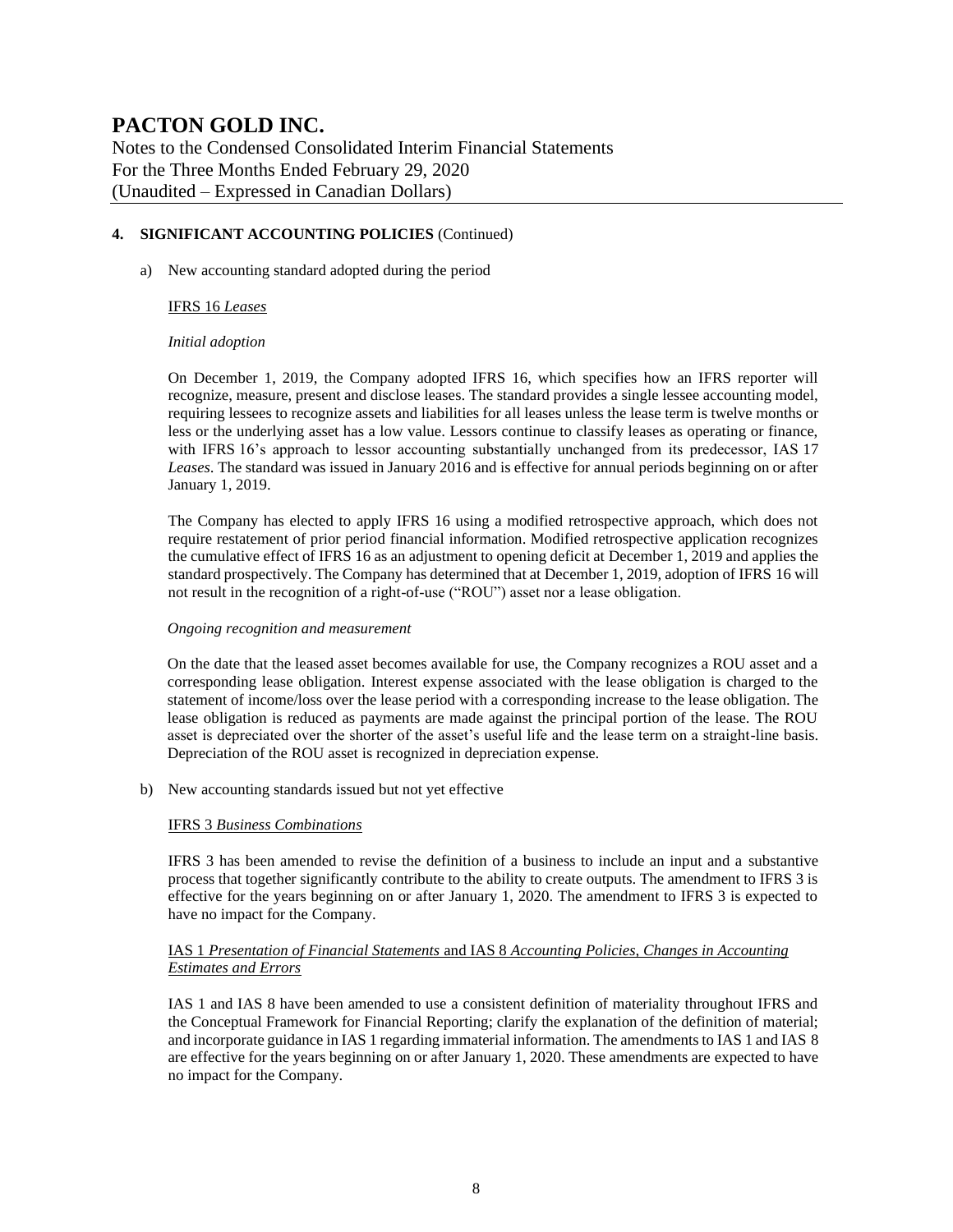Notes to the Condensed Consolidated Interim Financial Statements For the Three Months Ended February 29, 2020 (Unaudited – Expressed in Canadian Dollars)

#### **5. CRITICAL ACCOUNTING ESTIMATES AND JUDGMENTS**

The Company makes estimates and assumptions about the future that affect the reported amounts of assets and liabilities. Estimates and judgments are continually evaluated based on historical experience and other factors, including expectations of future events that are believed to be reasonable under the circumstances. In the future, actual experience may differ from these estimates and assumptions.

The effect of a change in an accounting estimate is recognized prospectively by including it in comprehensive income or loss in the year of the change, if the change affects that year only, or in the year of the change and future years, if the change affects both.

#### *Critical judgments in applying accounting policies*

Information about critical judgments in applying accounting policies that have the most significant risk of causing material adjustment to the carrying amounts of assets and liabilities recognized in the financial statements within the next financial year are discussed below.

a) Impairment of exploration and evaluation assets

The application of the Company's accounting policy for exploration and evaluation expenditures and impairment of the capitalized expenditures requires judgment in determining whether it is likely that future economic benefits will flow to the Company, which may be based on assumptions about future events or circumstances. Estimates and assumptions made may change if new information becomes available. If, after expenditure is capitalized, information becomes available suggesting that the recovery of expenditure is unlikely, the amount capitalized is written off in profit or loss in the year the new information becomes available.

b) Title to mineral property interests

Although the Company has taken steps to verify title to mineral properties in which it has an interest, these procedures do not guarantee the Company's title. Such properties may be subject to prior agreements or transfers and title may be affected by undetected defects.

c) Income taxes

Significant judgment is required in determining the provision for income taxes. There are many transactions and calculations undertaken during the ordinary course of business for which the ultimate tax determination is uncertain. The Company recognizes liabilities and contingencies for anticipated tax audit issues based on the Company's current understanding of the tax law. For matters where it is probable that an adjustment will be made, the Company records its best estimate of the tax liability, including the related interest and penalties in the current tax provision. Management believes they have adequately provided for the probable outcome of these matters; however, the final outcome may result in a materially different outcome than the amount included in the tax liabilities.

In addition, the Company recognizes deferred tax assets relating to tax losses carried forward to the extent that it is probable that taxable profit will be available against which a deductible temporary difference can be utilized. This is deemed to be the case when there are sufficient taxable temporary differences relating to the same taxation authority and the same taxable entity that are expected to reverse in the same year as the expected reversal of the deductible temporary difference, or in years into which a tax loss arising from the deferred tax asset can be carried back or forward. However, utilization of the tax losses also depends on the ability of the taxable entity to satisfy certain tests at the time the losses are recouped.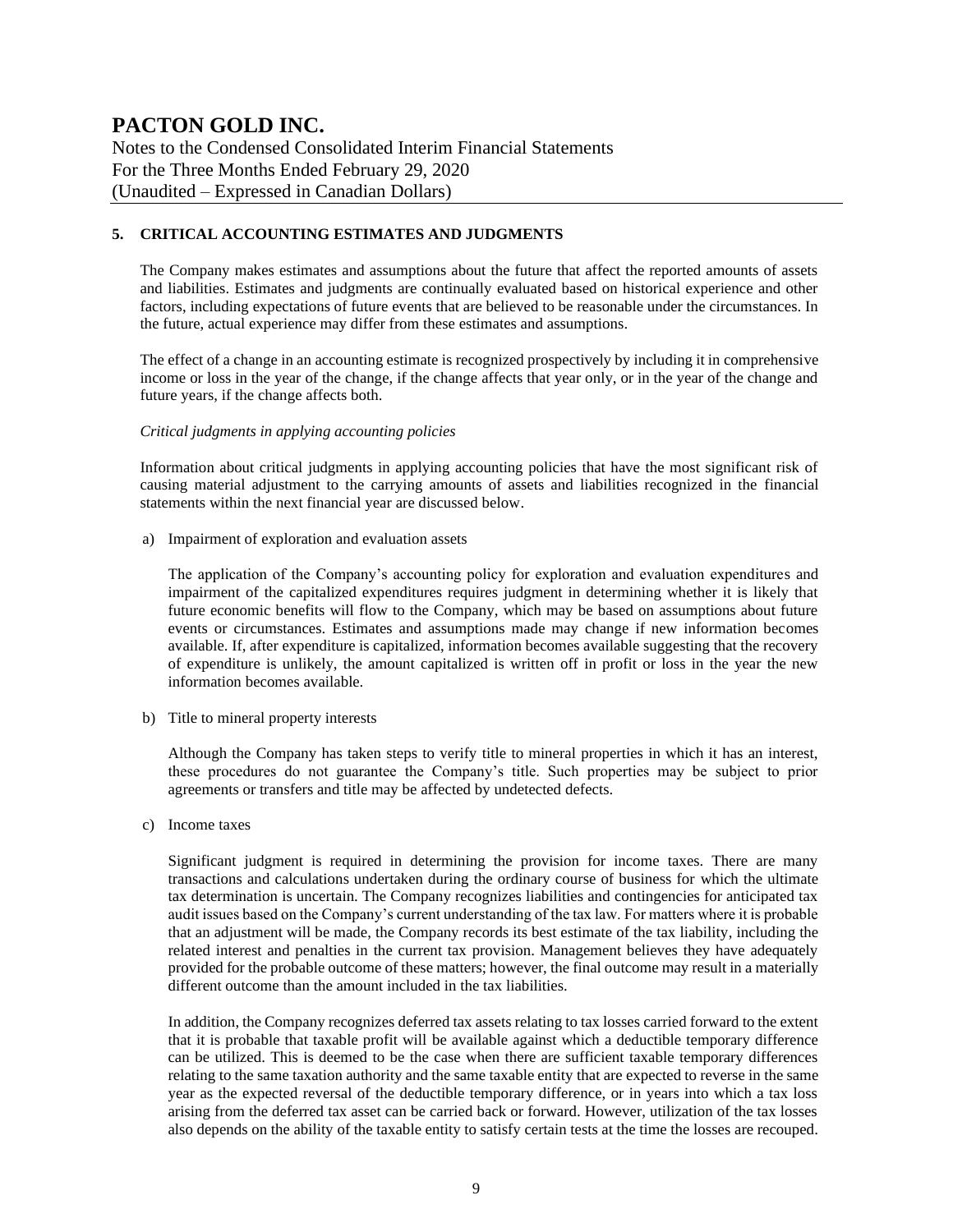Notes to the Condensed Consolidated Interim Financial Statements For the Three Months Ended February 29, 2020 (Unaudited – Expressed in Canadian Dollars)

#### **5. CRITICAL ACCOUNTING ESTIMATES AND JUDGMENTS** (Continued)

*Critical judgments in applying accounting policies (continued)*

d) Going concern

The assessment of the Company's ability to continue as a going concern requires significant judgment. The financial statements have been prepared on the basis of accounting principles applicable to a going concern, as disclosed in note 2.

#### e) Acquisition of subsidiaries

The Company's acquisitions of CTTR, Drummond East and Arrow Pilbara during the year ended November 30, 2018 have been determined to be asset acquisitions, as CTTR, Drummond East and Arrow Pilbara do not meet the definition of a business under IFRS 3. As a result, the acquisitions have been accounted for as asset acquisitions, whereby all of the assets acquired and liabilities assumed are assigned a carrying amount based on relative fair values. The Company's application of the recognition principle may result in recognizing some assets (often intangible) and liabilities that the acquiree had not previously recognized as assets and liabilities in its financial statements, which require management judgment.

#### *Key sources of estimation uncertainty*

The following are key assumptions concerning the future and other key sources of estimation uncertainty that have a significant risk of resulting in material adjustments to the financial statements.

a) Decommissioning liabilities

Rehabilitation provisions have been created based on the Company's internal estimates. Assumptions, based on the current economic environment, have been made, which management believes are a reasonable basis upon which to estimate the future liability. These estimates take into account any material changes to the assumptions that occur when reviewed regularly by management. Estimates are reviewed annually and are based on current regulatory requirements. Significant changes in estimates of contamination, restoration standards and techniques will result in changes to provisions from year to year. Actual rehabilitation costs will ultimately depend on future market prices for the rehabilitation costs that will reflect the market condition at the time the rehabilitation costs are actually incurred. The final cost of the currently recognized rehabilitation provisions may be higher or lower than currently provided for. As at February 29, 2020, the Company had no known rehabilitation requirements, and accordingly, no provision has been made.

b) Fair value of stock options granted

The Company uses the Black-Scholes option pricing model to value the stock options granted during the year. The Black-Scholes model was developed for use in estimating the fair value of traded options that have no vesting restrictions and are fully transferable. The model requires management to make estimates that are subjective and may not be representative of actual results. Changes in assumptions can materially affect estimates of fair values.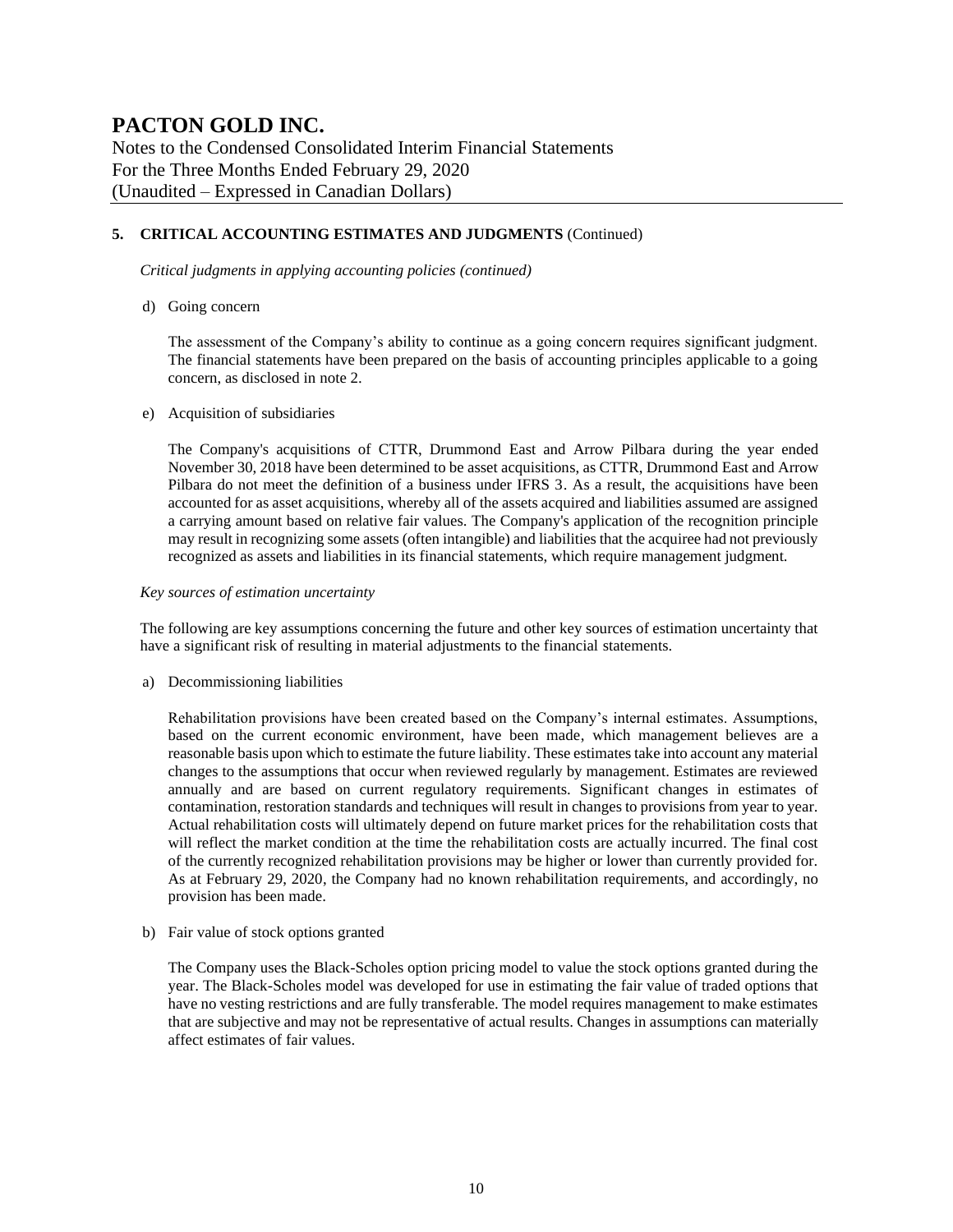Notes to the Condensed Consolidated Interim Financial Statements For the Three Months Ended February 29, 2020 (Unaudited – Expressed in Canadian Dollars)

#### **6. FINANCIAL INSTRUMENTS**

Financial instruments are agreements between two parties that result in promises to pay or receive cash or equity instruments. The Company classifies its financial instruments as follows: cash and cash equivalents is classified as fair value through profit or loss; receivables, as amortized cost; and accounts payable and accrued liabilities, as amortized cost. The carrying values of these instruments approximate their fair values due to their short term to maturity.

The following table sets forth the Company's financial asset measured at fair value by level within the fair value hierarchy:

| <b>February 29, 2020</b>  | <b>Level 1</b> | <b>Level 2</b>           | Level 3                       | Total       |
|---------------------------|----------------|--------------------------|-------------------------------|-------------|
| Cash and cash equivalents | \$3,702,105    | $\qquad \qquad$          | $\overline{\phantom{a}}$      | \$3,702,105 |
|                           |                |                          |                               |             |
| <b>November 30, 2019</b>  | <b>Level 1</b> | <b>Level 2</b>           | Level 3                       | Total       |
| Cash and cash equivalents | \$905,356      | $\overline{\phantom{0}}$ | S<br>$\overline{\phantom{a}}$ | \$905,356   |

The Company has exposure to the following risks from its use of financial instruments:

- Credit risk;
- Liquidity risk; and
- Market risk.
- a) Credit risk

Credit risk is the risk that one party to a financial instrument will cause a financial loss for the other party by failing to discharge an obligation. The Company manages credit risk, in respect of cash, by placing it at major Canadian financial institutions. Included in receivables is \$181,340 (November 30, 2019 - \$125,293) owing from the Canada Revenue Agency and the Australian Taxation Office. The Company has minimal credit risk.

b) Liquidity risk

Liquidity risk is the risk that the Company will not be able to meet its financial obligations as they fall due. The Company's approach to managing liquidity is to ensure, as far as possible, that it will always have sufficient liquid funds to meet its liabilities when due, under both normal and stressed conditions, without incurring unacceptable losses or risking damage to the Company's reputation. The contractual financial liabilities of the Company as of February 29, 2020 equal \$400,402 (November 30, 2019 - \$491,992). All of the liabilities presented as accounts payable and accrued liabilities are due within 30 days of February 29, 2020.

c) Market risk

Market risk is the risk that changes in market prices, such as foreign exchange rates and interest rates, will affect the Company's income or the value of its holdings of financial instruments. The objective of market risk management is to manage and control market risk exposure within acceptable parameters, while optimizing the return on capital.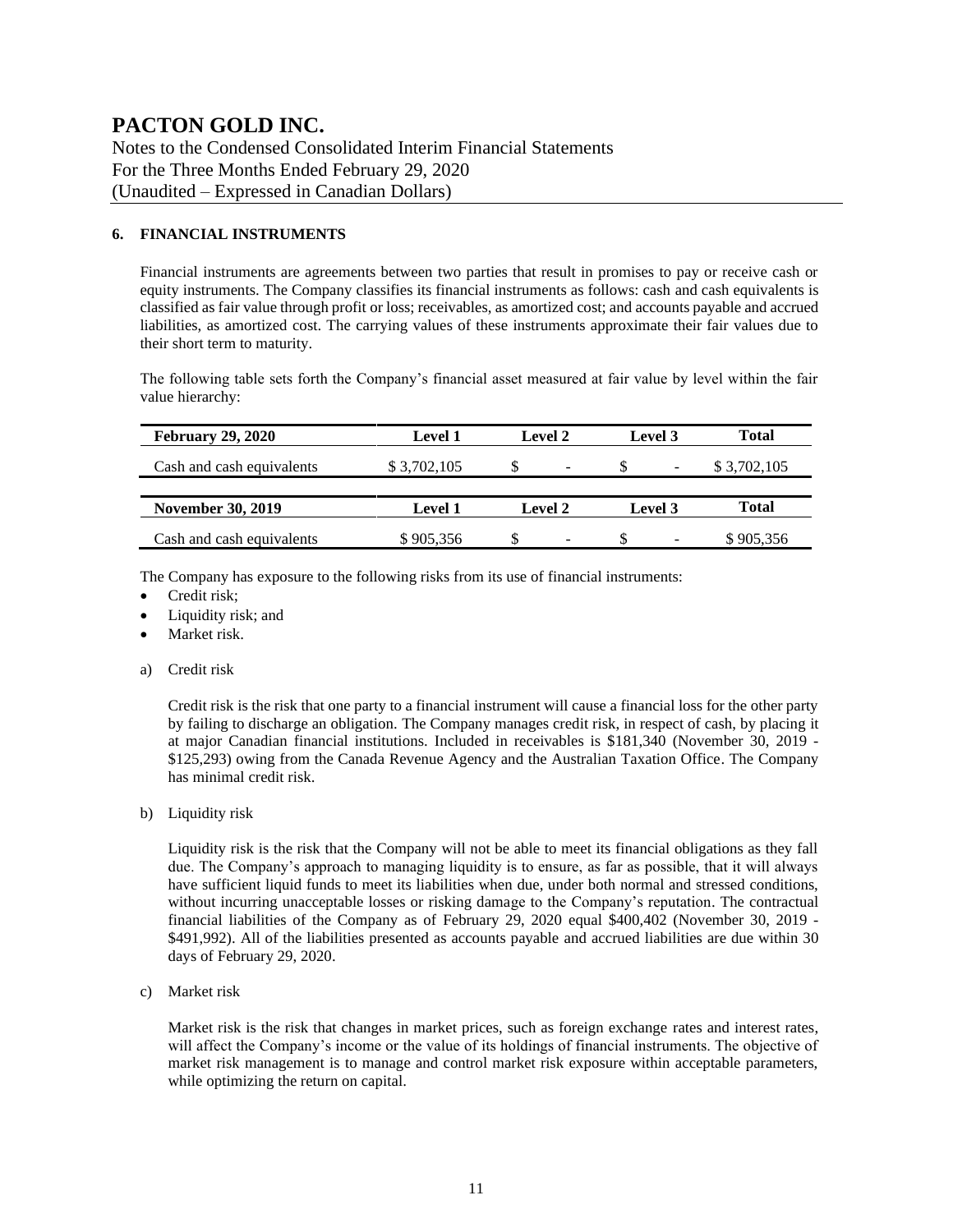Notes to the Condensed Consolidated Interim Financial Statements For the Three Months Ended February 29, 2020 (Unaudited – Expressed in Canadian Dollars)

#### **6. FINANCIAL INSTRUMENTS** (Continued)

- c) Market risk (continued)
	- *i) Currency risk –* Currency risk is the risk that the fair value or future cash flows will fluctuate as a result of changes in foreign exchange rates. The Company has operations in Canada and Australia and incurs operating and exploration expenditures in both currencies. The fluctuation of the Canadian dollar in relation to the Australian dollar ("AUD") will have an impact upon the results of the Company. The Company does not hold substantial funds in a foreign currency, and only a small amount of its accounts payable and accrued liabilities is denominated in Australian dollars. A fluctuation in the exchanges rates between the Canadian and Australian dollars of 10% would result in a \$6,800 change in the Company's cash, \$2,000 change in accounts payable and accrued liabilities and \$2,900 change in other comprehensive income (loss). The Company does not use any techniques to mitigate currency risk.
	- *ii) Interest rate risk –* Interest rate risk is the risk that future cash flows will fluctuate as a result of changes in market interest rates. Interest earned on cash is at nominal interest rates, and therefore, the Company does not consider interest rate risk to be significant. The Company has no interestbearing financial liabilities.
	- *iii) Other price risk –* Other price risk is the risk that the fair value or future cash flows of a financial instrument will fluctuate due to changes in market prices, other than those arising from interest rate risk. The Company is not exposed to significant other price risk.
- d) Capital management

The Company considers its capital to be comprised of shareholders' equity.

The Company manages the capital structure and makes adjustments to it in light of changes in economic conditions and the risk characteristics of the underlying assets. To maintain or adjust the capital structure, the Company may attempt to issue new shares. Although the Company has been successful at raising funds in the past through the issuance of capital stock, it is uncertain whether it will continue this method of financing due to the current difficult market conditions.

In order to facilitate the management of its capital requirements, the Company prepares expenditure budgets that are updated as necessary depending on various factors, including successful capital deployment and general industry conditions.

Management reviews the capital structure on a regular basis to ensure that the above objectives are met. There have been no changes to the Company's approach to capital management during the three months ended February 29, 2020. The Company is not subject to externally imposed capital requirements.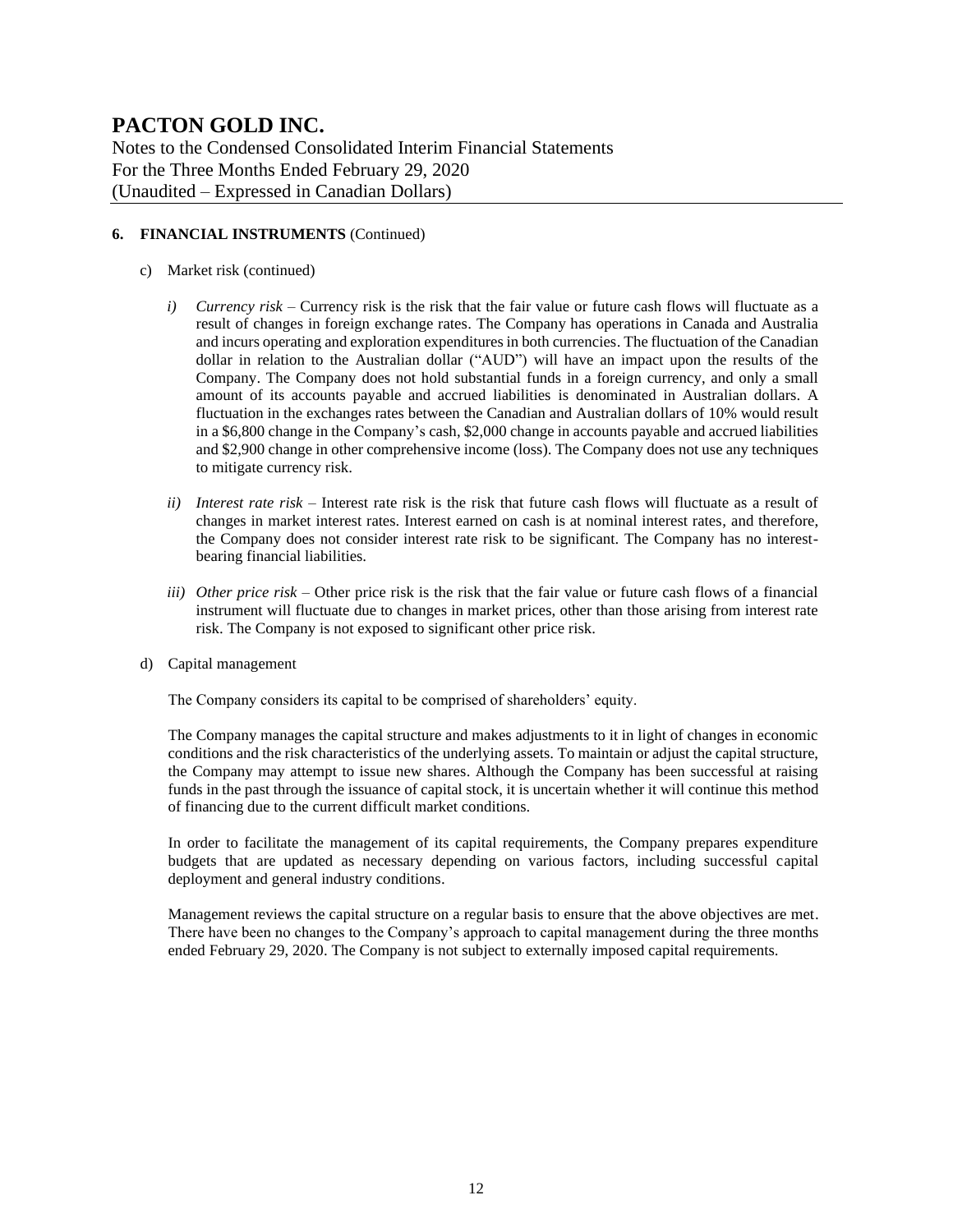Notes to the Condensed Consolidated Interim Financial Statements For the Three Months Ended February 29, 2020 (Unaudited – Expressed in Canadian Dollars)

#### **7. EQUIPMENT**

|                                                  | Furniture and<br>Equipment |          |
|--------------------------------------------------|----------------------------|----------|
| Cost                                             |                            |          |
| <b>Balance, November 30, 2018</b>                | \$                         | 8,496    |
| <b>Additions</b>                                 |                            | 150,453  |
| Disposals                                        |                            | (8, 496) |
| Balance, November 30, 2019 and February 29, 2020 | \$                         | 150,453  |
| <b>Accumulated Depreciation</b>                  |                            |          |
| <b>Balance, November 30, 2018</b>                | \$                         | 4,343    |
| Depreciation*                                    |                            | 15,461   |
| Disposals                                        |                            | (4,758)  |
| <b>Balance, November 30, 2019</b>                |                            | 15,046   |
| Depreciation**                                   |                            | 6,770    |
| Balance, February 29, 2020                       | \$                         | 21,816   |
| Net Book Value, November 30, 2019                | \$                         | 135,407  |
| Net Book Value, February 29, 2020                | \$                         | 128,637  |

\* includes \$15,046 capitalized to exploration and evaluation assets

\*\* includes \$6,770 capitalized to exploration and evaluation assets

#### **8. EXPLORATION AND EVALUATION ASSETS**

a) Pilbara Project

#### **CTTR**

On March 20, 2018, the Company entered into a share purchase agreement to acquire 100% of the issued and outstanding shares of CTTR, an Australian proprietary limited company. CTTR holds applications to nine tenement licenses for a mineral property group in the Pilbara Region of Western Australia.

Under the terms of the share purchase agreement, the Company acquired 100% of the issued and outstanding shares of CTTR by:

- Paying a \$25,000 non-refundable deposit (paid);
- Paying \$75,000 (paid) and issuing 916,666 common shares (issued and valued at \$238,333) of the Company and 458,333 share purchase warrants (issued and valued at \$64,545). Each warrant is exercisable into one additional common share of the Company for a period of 18 months from the date of issue at a price of \$0.45, upon acceptance of the transaction by the TSX-V (issued on March 29, 2018); and
- Paying \$50,000 (paid) and issuing 416,666 common shares (issued and valued at \$270,833) of the Company and 208,333 share purchase warrants (issued and valued at \$72,034). Each warrant is exercisable into one additional common share of the Company for a period of 18 months from the date of issue at a price of \$0.97.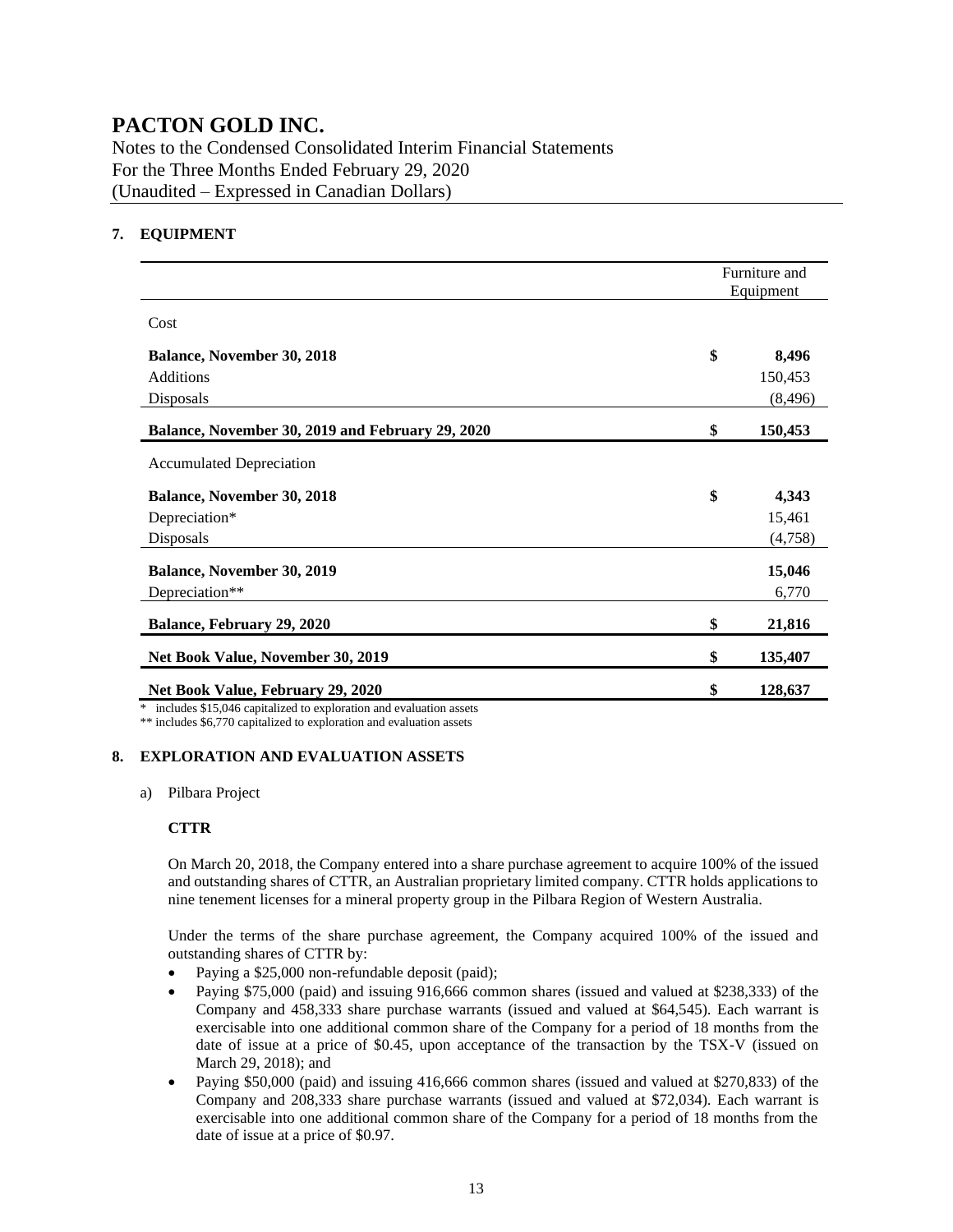Notes to the Condensed Consolidated Interim Financial Statements For the Three Months Ended February 29, 2020 (Unaudited – Expressed in Canadian Dollars)

#### **8. EXPLORATION AND EVALUATION ASSETS** (Continued)

#### a) Pilbara Project (continued)

#### **CTTR** (continued)

The Company also issued 156,250 common shares valued at \$40,625 as a finder's fee on the transaction.

The acquisition of CTTR has been accounted for as an acquisition of assets and liabilities, as CTTR does not meet the definition of a business under IFRS 3. The acquisition of the net assets of CTTR wasrecorded at the fair value of the consideration transferred of \$836,370, as detailed above. The net assets acquired consisted entirely of exploration and evaluation assets.

On January 6, 2020, the Company surrendered all tenement licenses, which resulted in an impairment charge of \$832,177 for the year ended November 30, 2019.

#### **Arrow Pilbara**

On May 11, 2018, the Company entered into a share purchase and option agreement whereby the Company could earn up to an 80% interest in Arrow Pilbara, an Australian proprietary limited exploration company. Arrow Pilbara holds two granted tenement licenses and two applications for licenses in the Pilbara Region of Western Australia.

Under the terms of the agreement, the Company was required to make cash payments and issue common shares and common share purchase warrants of the Company to acquire a 51% interest in Arrow Pilbara as follows:

• Issue 1,086,957 common shares (issued and valued at \$695,652) and 1,086,957 common share purchase warrants (issued and valued at \$583,761) exercisable into one share at \$0.35 for three years and pay \$500,000 (paid \$400,000), with remaining due upon grant of application. On January 7, 2020, the outstanding \$100,000 payment was renegotiated down to AUD \$50,000 and paid.

To acquire a further 29% interest in Arrow Pilbara, the Company was required to:

- Pay \$250,000 or an equivalent number of common shares based on the five-day trailing volumeweighted average price at the time of issue, subject to a floor price of no lower than \$0.19 per common share; and
- Fund exploration expenditures up to a maximum of \$500,000.

The vendor retains a right to explore for, mine and extract lithium, caesium and tantalum from the property.

A discovery bonus of \$500,000 cash is payable if the Company reports a National Instrument ("NI") 43-101-defined "measured mineral resource" or "inferred mineral resource" of at least 100,000 ounces of gold on the property.

The Company also issued 227,941 common shares valued at \$58,125 as a finder's fee on the transaction.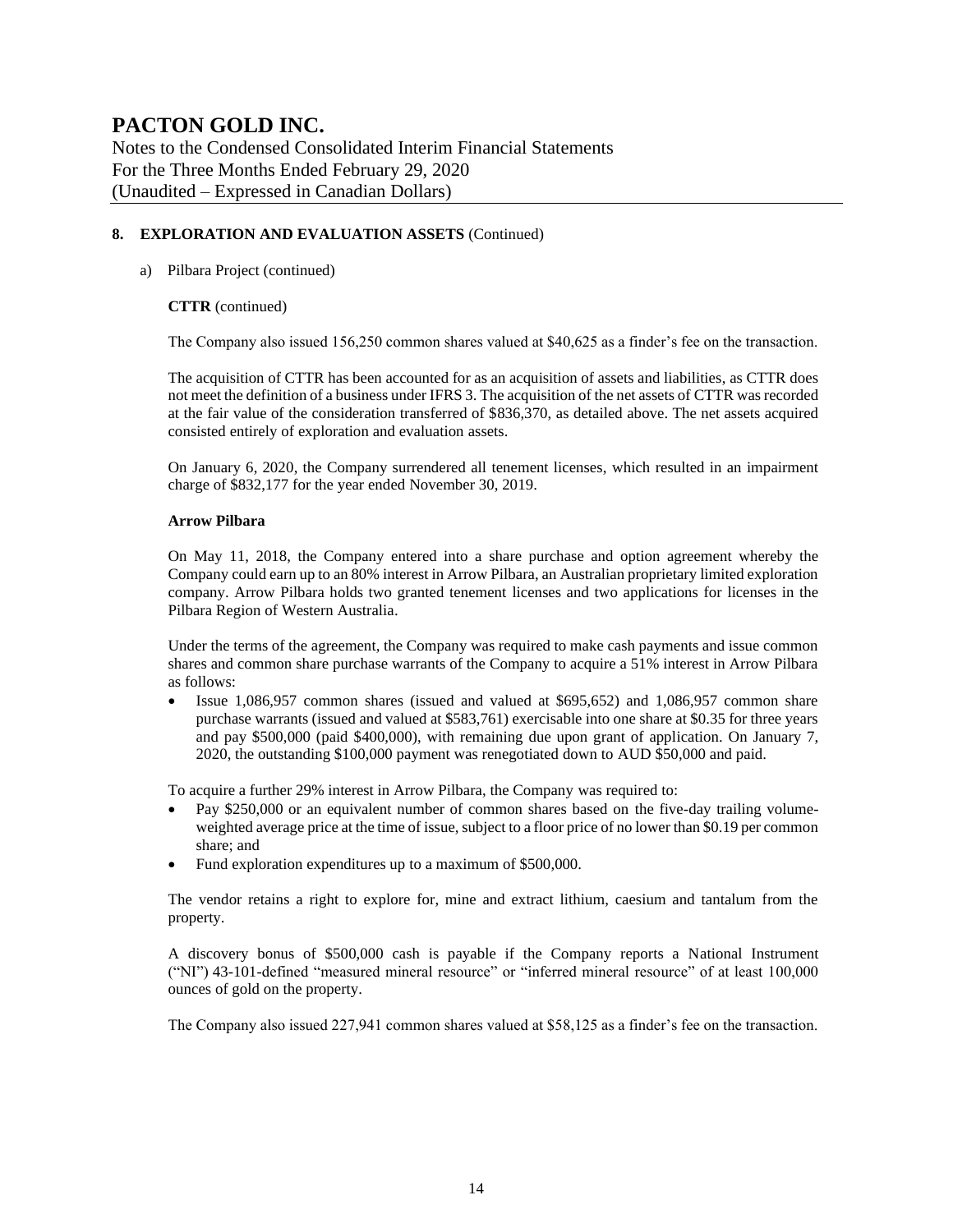Notes to the Condensed Consolidated Interim Financial Statements For the Three Months Ended February 29, 2020 (Unaudited – Expressed in Canadian Dollars)

#### **8. EXPLORATION AND EVALUATION ASSETS** (Continued)

#### a) Pilbara Project (continued)

#### **Arrow Pilbara** (continued)

The acquisition of 51% of Arrow Pilbara has been accounted for as an acquisition of assets and liabilities, as Arrow Pilbara does not meet the definition of a business under IFRS 3. The acquisition of the net assets of Arrow Pilbara was recorded at the fair value of the consideration transferred of \$1,637,538, as detailed above. The net assets acquired were as follows:

| <b>Net Assets Acquired</b>                                    |   |                          |
|---------------------------------------------------------------|---|--------------------------|
| Exploration and evaluation assets<br>Non-controlling interest | S | 3,210,860<br>(1,573,322) |
|                                                               | S | 1,637,538                |

On August 20, 2018, the Company entered into a share purchase agreement to acquire the remaining ownership interest in Arrow Pilbara. Under the terms of the agreement, the Company acquired the remaining 49% ownership interest in Arrow Pilbara by paying \$1,000,000 (paid) and issuing 2,000,000 common shares (issued and valued at \$820,000).

The purchase of the remaining 49% interest was accounted for as follows:

| <b>Acquisition of 49% Interest</b>      |             |
|-----------------------------------------|-------------|
| Additional consideration paid           | 1,820,000   |
| Elimination of non-controlling interest | (1,573,322) |
| Loss on acquisition                     | 246.678     |

On January 6, 2020, the Company surrendered two tenement licenses, which resulted in an impairment charge of \$636,906 for the year ended November 30, 2019.

#### **Drummond East**

On August 15, 2018, the Company entered into a share purchase agreement to acquire a 100% interest in Drummond East, an arm's length Australian exploration company wholly owned by Impact Minerals Ltd. ("Impact"). Drummond East holds seven granted tenement licenses in the Pilbara Region of Western Australia.

Under the terms of the agreement, the Company paid Impact a total of \$350,000 and issued to Impact 2,125,000 common shares of the Company valued at \$860,625.

In addition, the Company will pay a bonus to Impact of \$500,000 if the Company publishes measured, indicated or inferred gold resources of more than 250,000 ounces on the property. The Company will grant Impact a 2% net smelter return royalty ("NSR") in respect of the property on standard industry terms to be agreed between the parties. The parties agree that the Company shall, at all times, retain an exclusive and unlimited right to purchase back 50% of the NSR from Impact for \$500,000.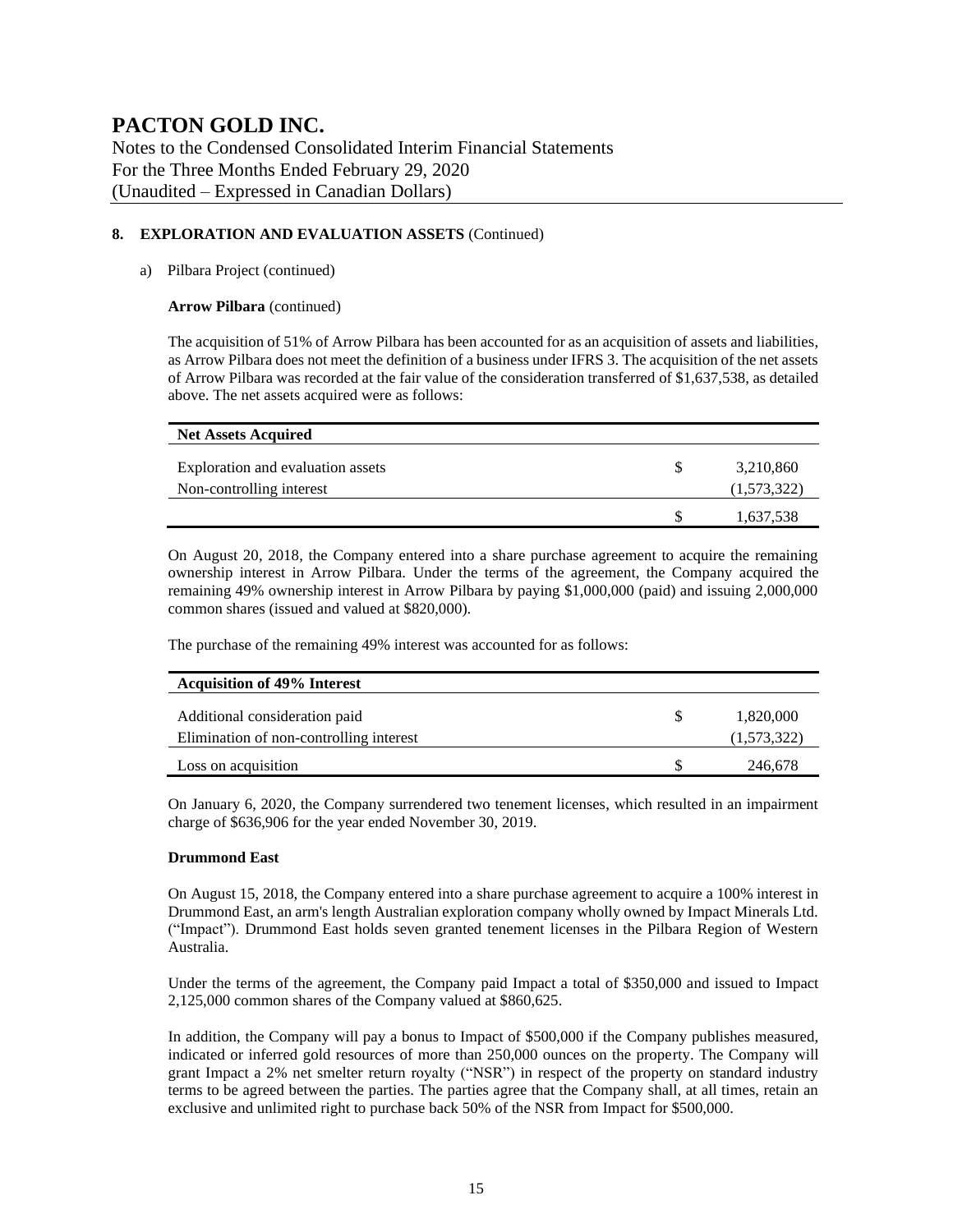Notes to the Condensed Consolidated Interim Financial Statements For the Three Months Ended February 29, 2020 (Unaudited – Expressed in Canadian Dollars)

#### **8. EXPLORATION AND EVALUATION ASSETS** (Continued)

#### a) Pilbara Project (continued)

#### **Drummond East** (continued)

The Company paid a finder's fee of 291,875 common shares (issued and valued at \$145,938).

The acquisition of Drummond East has been accounted for as an acquisition of assets and liabilities, as Drummond East does not meet the definition of a business under IFRS 3. The acquisition of the net assets of Drummond East was recorded at the fair value of the consideration transferred of \$1,356,563, as detailed above. The net assets acquired consisted entirely of exploration and evaluation assets.

On January 6, 2020, the Company surrendered three tenement licenses, which resulted in an impairment charge of \$629,073 for the year ended November 30, 2019.

#### **Friendly Creek**

On August 11, 2018, the Company entered into a tenement sale agreement to acquire 100% of the Friendly Creek exploration license and mining leases in the Pilbara Region of Western Australia.

Under the terms of the agreement, the Company purchased a 100% interest in Friendly Creek by paying the vendors a total of \$25,000 (paid) and issuing to the vendors 2,500,000 common shares of the Company (issued on March 15, 2019 and valued at \$562,500).

#### **Yandicoogina and Boodalyerrie**

On September 25, 2018, the Company entered into a tenement sale agreement to acquire 100% of both the Yandicoogina and Boodalyerrie exploration licenses and mining leases from Gardner Mining Pty. Ltd. ("Gardner Mining"), an Australian proprietary limited exploration company.

Under the terms of the agreement, the Company purchased a 100% ownership interest in the projects by paying Gardner Mining \$25,000 (paid) and issuing to Gardner Mining 3,000,000 common shares of the Company (issued on March 8, 2019 and valued at \$720,000).

#### **Golden Palms Project**

On November 5, 2018, the Company entered into a tenement sale agreement to acquire the Golden Palms tenement license in Western Australia.

Under the terms of the agreement, Pacton can purchase 100% of the property by paying a total of \$100,000 (paid) and issuing 400,000 common shares on completion of the transaction (issued and valued at \$40,000).

#### **Hong Kong Project**

On November 23, 2018, the Company entered into a tenement sale agreement to acquire a 70% interest in the Hong Kong project from Clancy Exploration Ltd. ("Clancy"), an Australian Securities Exchangelisted exploration company.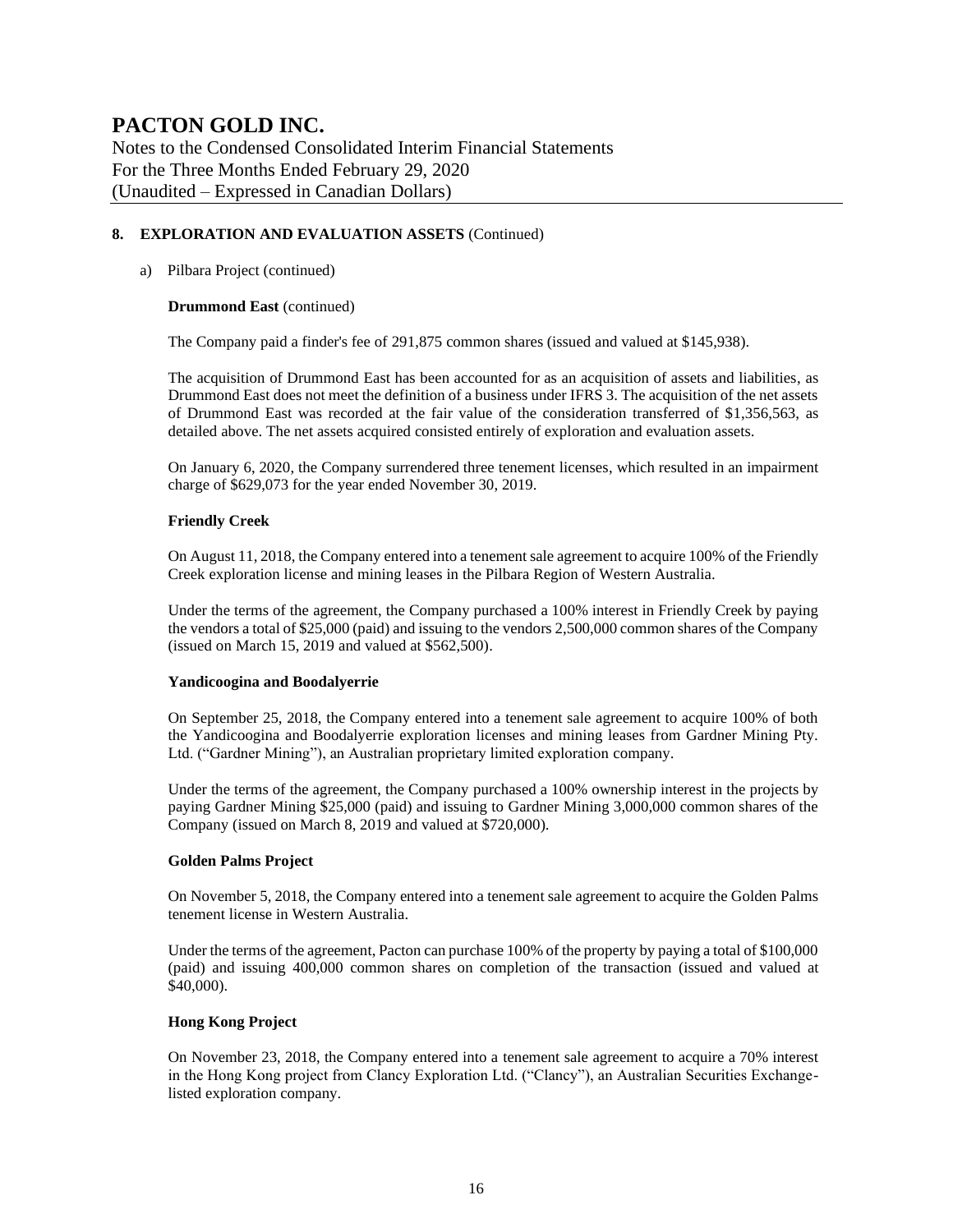Notes to the Condensed Consolidated Interim Financial Statements For the Three Months Ended February 29, 2020 (Unaudited – Expressed in Canadian Dollars)

#### **8. EXPLORATION AND EVALUATION ASSETS** (Continued)

#### a) Pilbara Project (continued)

#### **Hong Kong Project** (continued)

Under the terms of the agreement, the Company purchased a 70% interest in the Hong Kong project by paying Clancy \$200,000 (paid) and issuing to Clancy 3,780,613 common shares of the Company (issued on December 10, 2018 and valued at \$1,323,215). In addition, the Company issued 300,000 common shares valued at \$82,500 as a finder's fee on the project.

Upon completion of the acquisition, the Company and Clancy will enter into a joint venture, with Pacton acting as operator of the Hong Kong project. A minimum of AUD \$520,000 must be spent by the Company within two years of completion of the transaction. Clancy will be free carried with respect to expenditures until a decision to mine is made unanimously by both parties.

#### **Keras Project**

On October 18, 2018, the Company entered into a grant of gold rights agreement to acquire the conglomerate gold rights of Calidus Resources Ltd. in both the Marble Bar sub basin and the northeast Pilbara sub basin of Western Australia's Pilbara craton.

Under the terms of the agreement, the Company acquired the gold rights by paying \$10,000 (paid) and issuing 7,000,000 common shares of the Company (issued on December 5, 2018 and valued at \$1,925,000) and deferred compensation of 3,000,000 additional common shares of the Company (issued on November 13, 2019 and valued at \$330,000). A minimum of AUD \$55,000 was required to be spent by the Company on each anniversary of the completion of the transaction.

On January 6, 2020, the Company decided not to pursue further exploration on the project. An impairment charge of \$2,221,479 has been recorded effective November 30, 2019.

#### **Tardarinna Project**

On March 22, 2019, the Company entered into a tenement sale agreement to acquire the Tardarinna tenement license in Western Australia.

Under the terms of the agreement, the Company acquired a 100% interest in the property by issuing 1,250,000 common shares on completion of the transaction (issued on August 27, 2019 and valued at \$281,250).

b) Red Lake Project

On May 23, 2017, the Company entered into an option agreement to earn a 100% interest in 14 mineral claims in the Red Lake Mining District, located in Ontario. Under the terms of the agreement, the Company must make cash payments and issue common shares of the Company as follows:

- Issue 300,000 common shares of the Company (issued and valued at \$42,000) and pay \$16,000 (paid) within five days of approval by the TSX-V, which was received on May 26, 2017;
- Pay \$12,000 on or before May 26, 2018 (paid);
- Pay \$16,000 on or before May 26, 2019 (paid); and
- Pay \$26,000 on or before May 26, 2020.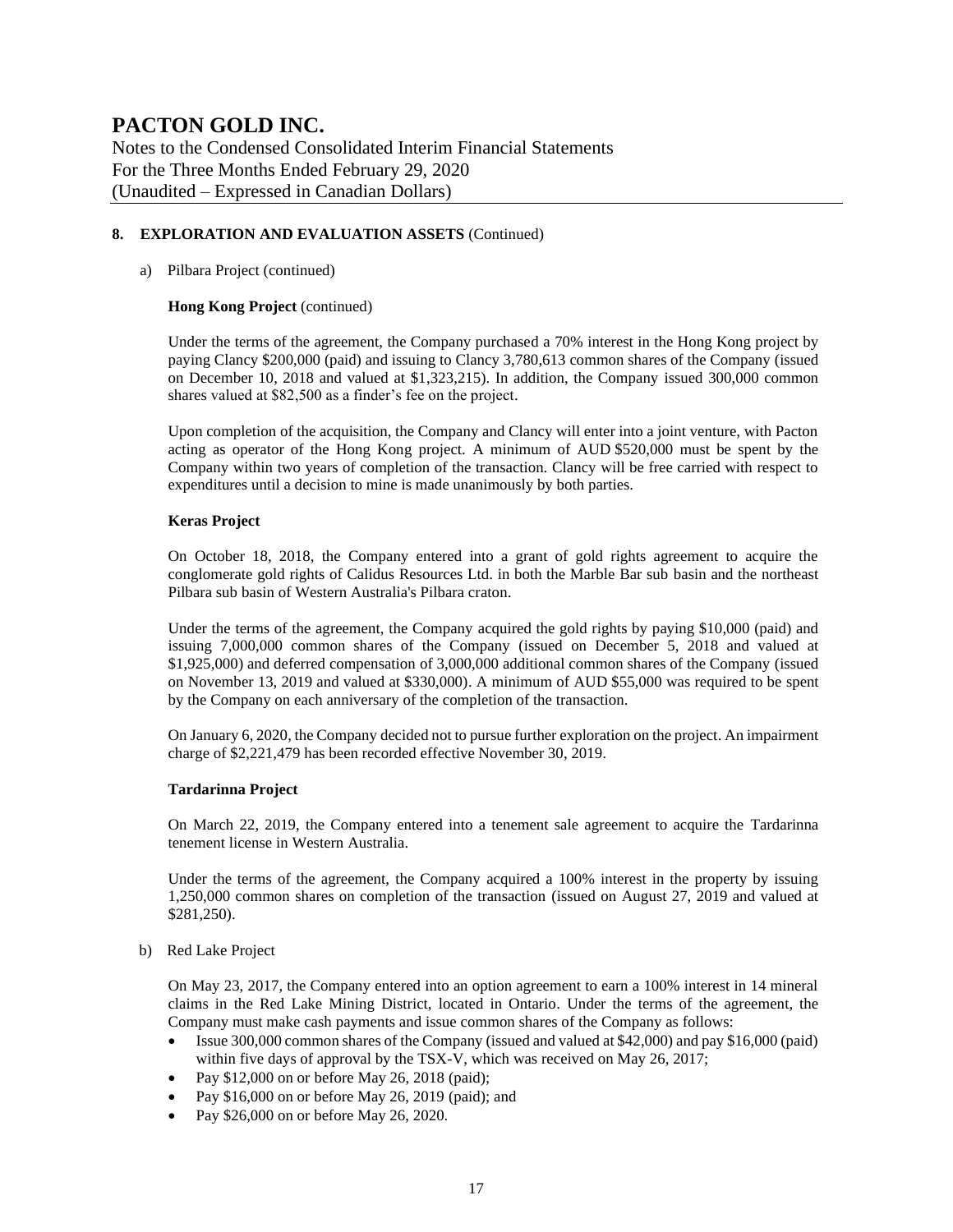Notes to the Condensed Consolidated Interim Financial Statements For the Three Months Ended February 29, 2020 (Unaudited – Expressed in Canadian Dollars)

#### **8. EXPLORATION AND EVALUATION ASSETS** (Continued)

b) Red Lake Project (continued)

The claims are subject to an underlying 2% NSR.

On May 23, 2017, and as amended November 23, 2017, June 14, 2018 and May 22, 2019, the Company entered into an additional option agreement to earn a 100% interest in 30 additional mineral claims in the Red Lake Mining District, located in Ontario. Under the terms of the agreement, the Company must make cash payments and issue common shares of the Company as follows:

- Issue 2,500,000 common shares of the Company (issued and valued at \$350,000) within five days of approval by the TSX-V, which was received on May 26, 2017;
- Pay \$20,000 on or before June 30, 2018 (paid);
- Pay \$80,000 on or before January 31, 2019 (paid); and
- Pay \$150,000 on or before June 30, 2019 (paid).

The vendors retain a 2.5% NSR, of which two-fifths (1%) can be repurchased by the Company for \$1,500,000. On October 25, 2018, one of the vendors became a director of the Company.

On November 1, 2018, the Company entered into an option agreement to earn a 100% interest in 12 mineral claims in the Red Lake Mining District, located in Ontario. Under the terms of the agreement, the Company must make cash payments and issue common shares of the Company as follows:

- Pay \$15,000 on or before November 6, 2018 (paid);
- Pay \$15,000 (paid) and issue 100,000 common shares of the Company (issued and valued at \$25,500) within five days of approval by the TSX-V, which was received November 19, 2018;
- Pay \$40,000 (paid) and issue 75,000 common shares of the Company on or before November 19, 2019 (issued and valued at \$7,875); and
- Pay \$40,000 and issue 75,000 common shares of the Company on or before November 19, 2020.

The vendors retain a NSR that ranges from 0.25% to 2.25%, of which one-half can be repurchased by the Company for \$250,000.

On January 29, 2019, the Company entered into an agreement to acquire a 100% interest in additional mineral claims in the Red Lake Mining District, located in Ontario. The Company issued 192,310 common shares on February 6, 2019 valued at \$48,077. The claims are subject to a NSR ranging from 0.25% to 2.25%, of which a portion can be repurchased by the Company for \$250,000.

On February 12, 2019, the Company entered into an agreement to acquire a 100% interest in additional mineral claims in the Red Lake Mining District, located in Ontario. The Company paid \$15,000 and on February 28, 2019 issued 75,000 common shares valued at \$19,125. The claims are subject to a 2% NSR, of which one-half can be repurchased by the Company for \$200,000.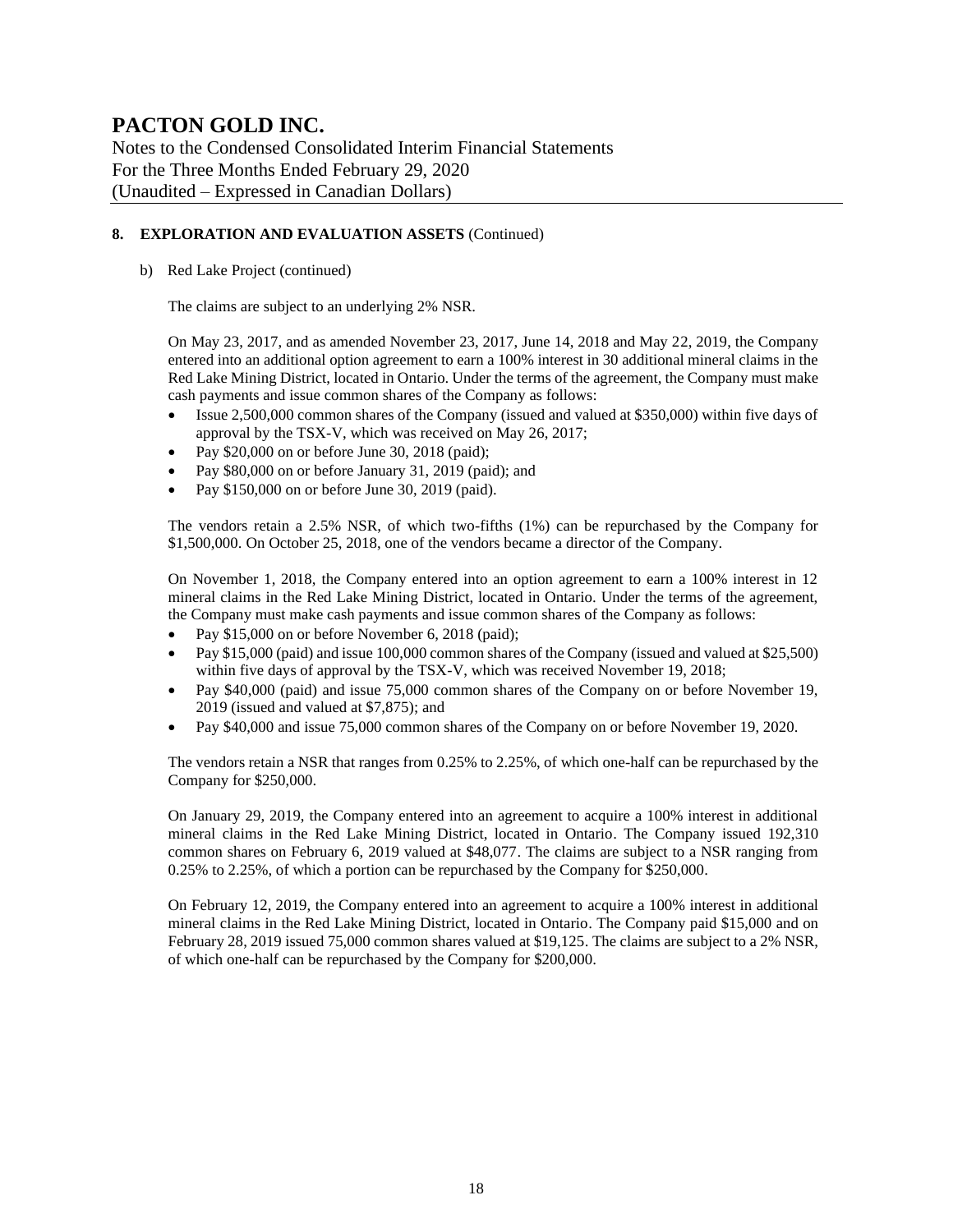Notes to the Condensed Consolidated Interim Financial Statements For the Three Months Ended February 29, 2020 (Unaudited – Expressed in Canadian Dollars)

#### **8. EXPLORATION AND EVALUATION ASSETS** (Continued)

#### b) Red Lake Project (continued)

On February 20, 2019, the Company entered into an option agreement to acquire a 100% interest in additional mineral claims in the Red Lake Mining District, located in Ontario. Under the terms of the agreement, the Company must make cash payments and issue common shares of the Company as follows:

- Pay up to \$30,000 on behalf of the vendor for exploration expenditures (paid);
- Issue 125,000 common shares of the Company within five days of approval by the TSX-V, which was received March 5, 2019 (issued on March 6, 2019 and valued at \$31,250);
- Pay \$50,000 (paid subsequent to February 29, 2020) and issue 100,000 common shares of the Company on or before March 5, 2020 (issued subsequent to February 29, 2020 and valued at \$8,500); and
- Pay \$50,000 and issue 125,000 common shares of the Company on or before March 5, 2021.

The claims are subject to a 0.25% to 1.75% NSR, of which a portion can be repurchased by the Company at a rate of \$250,000 for each 0.25% portion that is repurchased.

On March 13, 2019, the Company entered into an option agreement to acquire a 100% interest in additional mineral claims in the Red Lake Mining District, located in Ontario. Under the terms of the agreement, the Company must make cash payments and issue common shares of the Company as follows:

- Pay up to \$40,000 on behalf of the vendor for exploration expenditures (paid);
- Issue 100,000 common shares of the Company within five days of approval by the TSX-V, which was received March 21, 2019 (issued on March 22, 2019 and valued at \$23,000);
- Pay \$50,000 (paid subsequent to February 29, 2020) and issue 100,000 common shares of the Company on or before March 21, 2020 (issued subsequent to February 29, 2020 and valued at \$6,000); and
- Pay \$50,000 and issue 125,000 common shares of the Company on or before March 21, 2021.

The claims are subject to a 2.5% NSR, of which one-half can be repurchased by the Company for \$2,000,000.

On April 23, 2019, the Company entered into an option agreement to acquire a 100% interest in additional mineral claims in the Red Lake Mining District, located in Ontario. Under the terms of the agreement, the Company must make cash payments and issue common shares of the Company as follows:

- Pay \$30,000 (paid) and issue 100,000 common shares of the Company (issued on May 6, 2019 and valued at \$16,500) within five days of approval by the TSX-V, which was received on May 6, 2019;
- Pay \$30,000 and issue 150,000 common shares of the Company on or before May 6, 2020; and
- Pay \$30,000 on or before May 6, 2021.

On July 23, 2019, the Company entered into two agreements to acquire 100% interests in additional mineral claims in the Red Lake Mining District, located in Ontario. Under the terms of each agreement, the Company must make a cash payment of \$100,000 and issue 400,000 common shares of the Company upon approval by the TSX-V. A total of \$200,000 was paid and 800,000 common shares were issued on August 12, 2019 and valued at \$140,000.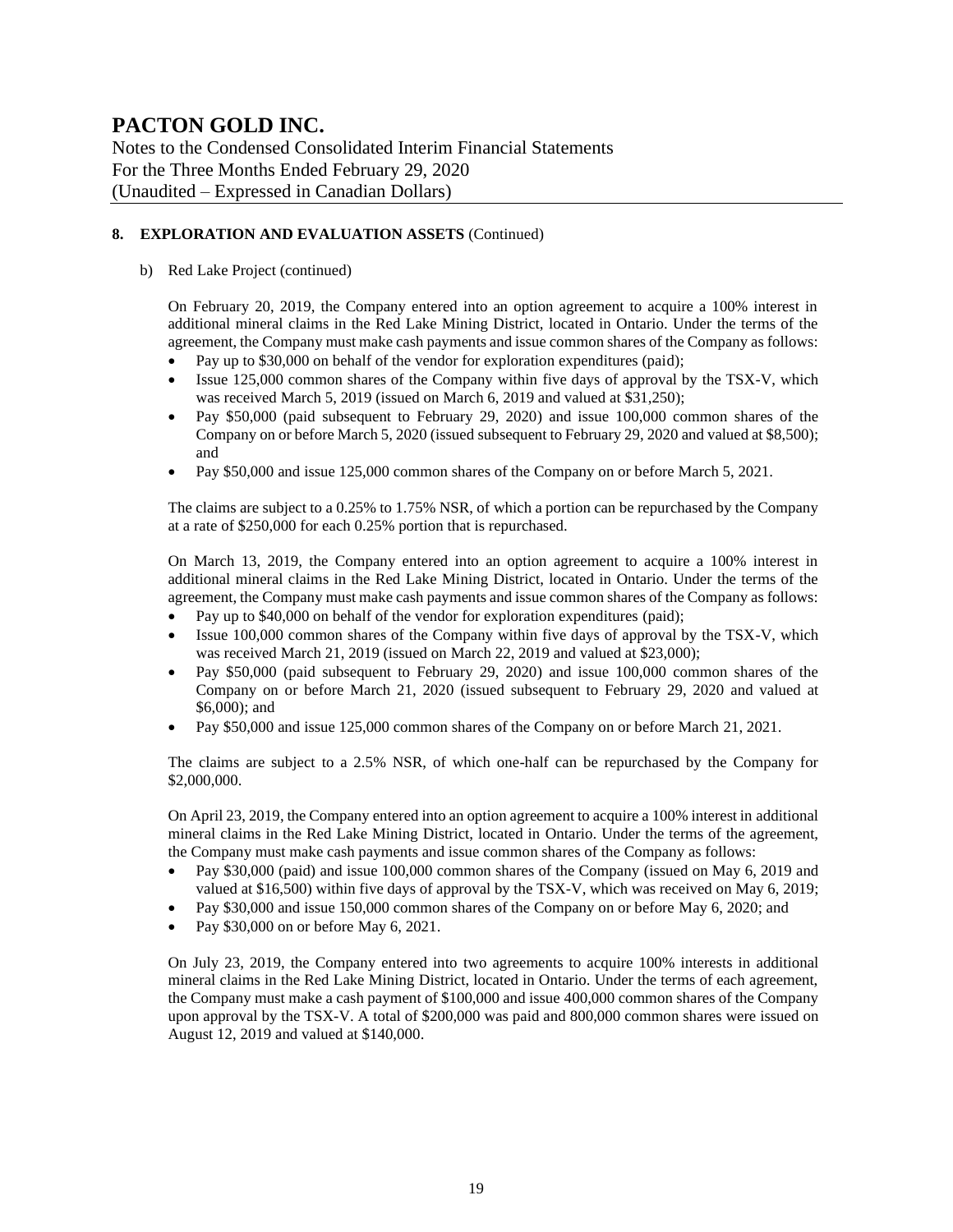Notes to the Condensed Consolidated Interim Financial Statements For the Three Months Ended February 29, 2020 (Unaudited – Expressed in Canadian Dollars)

#### **8. EXPLORATION AND EVALUATION ASSETS** (Continued)

b) Red Lake Project (continued)

On October 22, 2019, the Company entered into an option agreement to acquire a 100% interest in additional mineral claims in the Red Lake Mining District, located in Ontario. Under the terms of the agreement, the Company must make cash payments and issue common shares of the Company as follows:

- Pay \$35,000 (paid) and issue 150,000 common shares of the Company within five days of approval by the TSX-V, which was received November 6, 2019 (issued on November 15, 2019 and valued at \$16,500);
- Pay \$22,500 and issue 150,000 common shares of the Company on or before November 6, 2020;
- Pay \$22,500 and issue 150,000 common shares of the Company on or before November 6, 2021;
- Pay \$22,500 and issue 150,000 common shares of the Company on or before November 6, 2022; and
- Pay \$22,500 and issue 150,000 common shares of the Company on or before November 6, 2023.

The claims are subject to a 0.25% to 2.25% NSR, of which one-half may be repurchased by the Company for \$1,000,000.

c) Tully West Gold Property

On January 16, 2017, the Company entered into an option agreement to earn a 100% interest in the Tully West Gold Property, located in Ontario. On January 18, 2018, certain terms were amended. Under the terms of the amended agreement, the Company must make cash payments and issue common shares of the Company as follows:

- Issue 1,300,000 common shares of the Company (issued on January 25, 2017 and valued at \$117,000) and pay \$25,000 (paid) within five days of approval by the TSX-V, which was received January 25, 2017;
- Issue 1,300,000 common shares of the Company on or before January 25, 2018 (issued on January 25, 2018 and valued at \$390,000);
- Pay \$80,000 on or before February 15, 2018 (paid); and
- Issue 1,300,000 common shares of the Company (issued on July 24, 2018 and valued at \$793,000) and pay \$110,000 (paid) on or before January 25, 2019.

The Company completed an equity financing for gross proceeds in excess of \$1,000,000 (excluding flowthrough proceeds), thus the January 25, 2019 common share and cash payments were accelerated.

On December 12, 2018, the agreement was amended to extend the exploration expenditure deadlines. The Company was required to pay an additional \$10,000 on or before January 12, 2019 (paid).

The Company must now incur exploration expenditures as follows:

- \$250,000 on or before January 16, 2018 (incurred);
- An additional \$500,000 on or before January 25, 2020; and
- An additional \$500,000 on or before January 25, 2021.

The vendors retain a 2.5% NSR, of which two-fifths (1%) can be repurchased by the Company for an aggregate \$1,000,000.

The Company did not incur the required exploration expenditures on the Tully West Gold Property by January 25, 2020. Accordingly, the Company recorded an impairment charge of \$2,246,986 at November 30, 2019.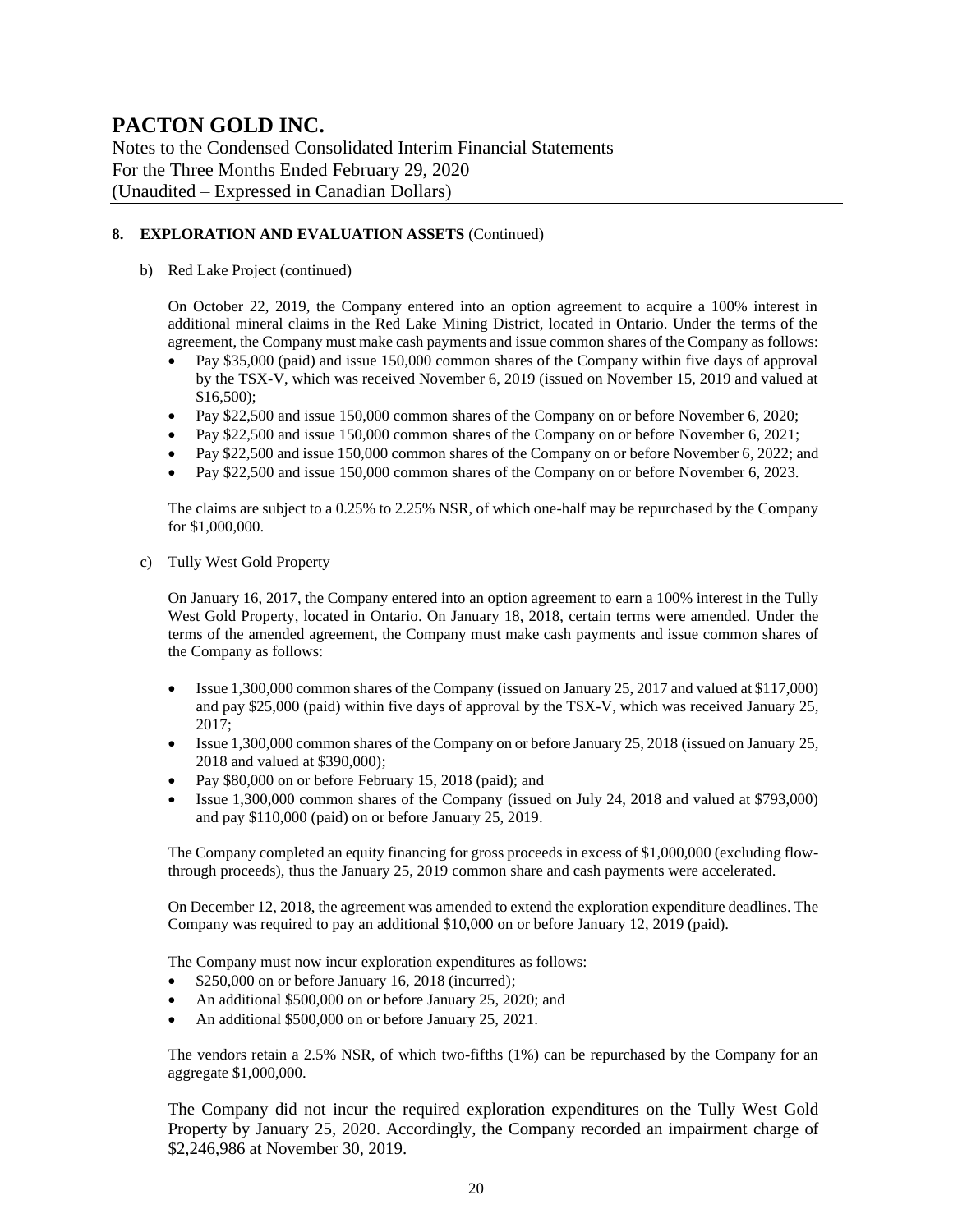Notes to the Condensed Consolidated Interim Financial Statements For the Three Months Ended February 29, 2020 (Unaudited – Expressed in Canadian Dollars)

#### **8. EXPLORATION AND EVALUATION ASSETS** (Continued)

|                                             | Pilbara       | <b>Red Lake</b> | <b>Tully West</b>        | <b>Total</b>     |
|---------------------------------------------|---------------|-----------------|--------------------------|------------------|
| \$<br>Balance, November 30, 2018            | 5,799,404     | \$<br>676,063   | \$<br>1,884,955          | 8,360,422<br>\$  |
| <b>Property Acquisition Costs</b>           |               |                 |                          |                  |
| Acquisition and option payments             | 5,849,321     | 886,868         | 10,000                   | 6,746,189        |
| Claim costs                                 |               | 5,380           | 311                      | 5,691            |
| Impairment                                  | (4, 197, 718) |                 | (1,525,936)              | (5,723,654)      |
| Currency translation difference             | (606, 302)    |                 |                          | (606, 302)       |
| <b>Total Additions to Acquisition Costs</b> | 1,045,301     | 892,248         | (1,515,625)              | 421,924          |
| <b>Property Exploration Costs</b>           |               |                 |                          |                  |
| Assays                                      | 51,479        | 7,764           | 11,469                   | 70,712           |
| Camp and other                              | 216,368       | 74,690          |                          | 291,058          |
| Depreciation                                |               | 15,046          |                          | 15,046           |
| Drilling                                    |               | 473,436         | 289,751                  | 763,187          |
| Geological                                  | 396,726       | 1,073,001       | 50,500                   | 1,520,227        |
| Geophysics                                  | 60,020        | 243,944         |                          | 303,964          |
| Travel                                      | 22,131        | 52,294          |                          | 74,425           |
| Impairment                                  | (121, 917)    |                 | (721, 050)               | (842,967)        |
| Currency translation difference             | (42,250)      |                 |                          | (42, 250)        |
| <b>Total Additions to Exploration Costs</b> | 582,557       | 1,940,175       | (369, 330)               | 2,153,402        |
| Balance, November 30, 2019                  | 7,427,262     | 3,508,486       |                          | 10,935,748       |
| <b>Property Acquisition Costs</b>           |               |                 |                          |                  |
| Acquisition and option payments             | 113,780       | $\overline{a}$  |                          | 113,780          |
| Currency translation difference             | (191,078)     |                 |                          | (191,078)        |
| <b>Total Additions to Acquisition Costs</b> | (77, 298)     |                 |                          | (77, 298)        |
| <b>Property Exploration Costs</b>           |               |                 |                          |                  |
| Assays                                      | 1,188         | 40,966          |                          | 42,154           |
| Camp and other                              | 1,032         | 23,764          |                          | 24,796           |
| Depreciation                                |               | 6,770           |                          | 6,770            |
| Drilling                                    |               | 610,931         |                          | 610,931          |
| Geological                                  | 9,803         | 353,601         |                          | 363,404          |
| Geophysics                                  | 1,188         | 201,966         |                          | 203,154          |
| Travel                                      |               | 4,340           |                          | 4,340            |
| Currency translation difference             | (26, 167)     |                 |                          | (26, 167)        |
| <b>Total Additions to Exploration Costs</b> | (12,956)      | 1,242,338       | $\overline{\phantom{a}}$ | 1,229,382        |
| Balance, February 29, 2020<br>\$            | 7,337,008     | \$<br>4,750,824 | \$                       | 12,087,832<br>\$ |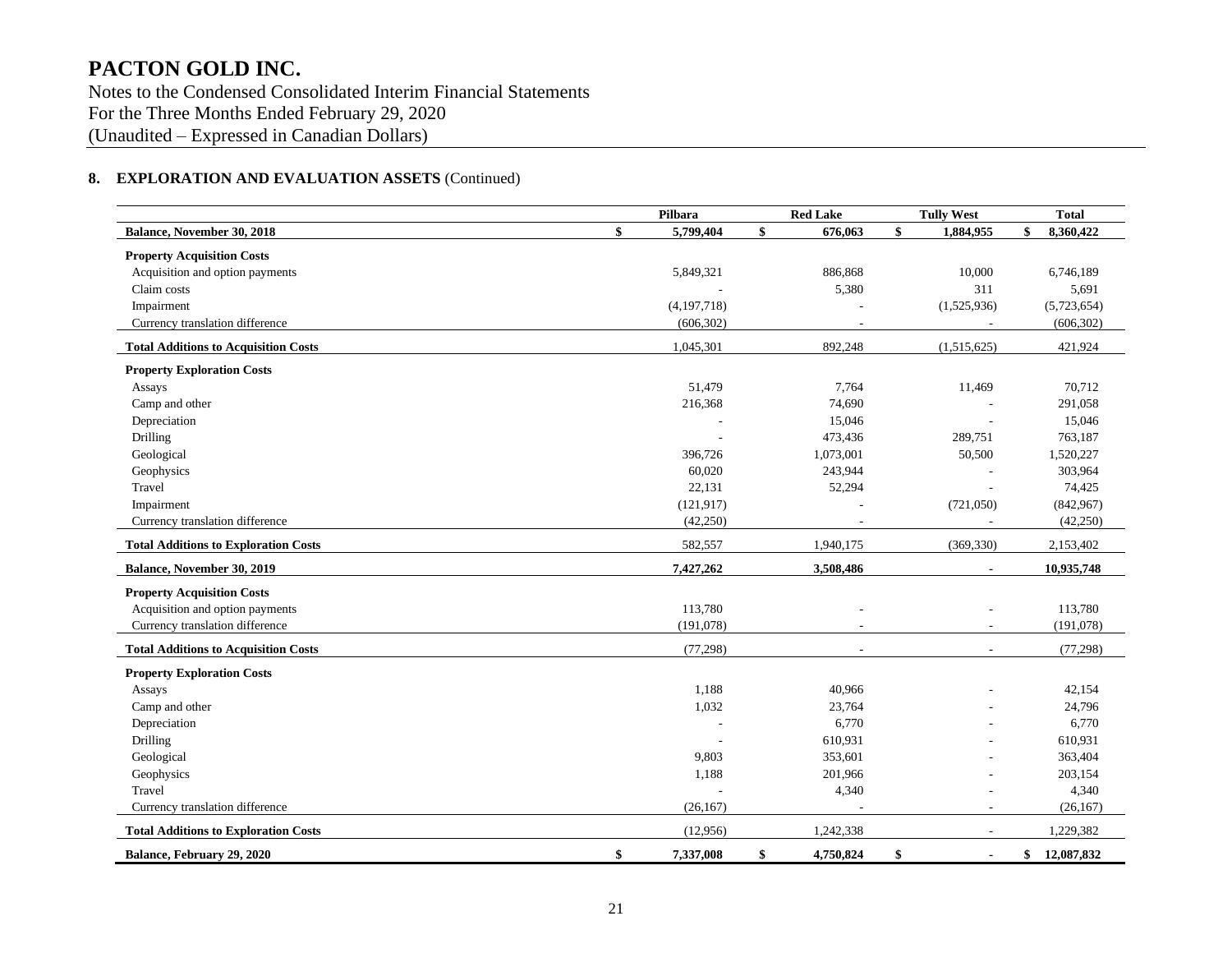#### **9. OTHER LIABILITIES**

|                                                                      | February 29,<br>2020 |            | November 30,<br>2019 |           |
|----------------------------------------------------------------------|----------------------|------------|----------------------|-----------|
| Balance, beginning of period                                         | S                    | 299.594    | <sup>\$</sup>        |           |
| Liability incurred on flow-through shares issued December 20, 2018   |                      |            |                      | 264,666   |
| Liability incurred on flow-through shares issued July 4, 2019        |                      |            |                      | 331,817   |
| Liability incurred on flow-through shares issued December 23, 2019   |                      | 317,376    |                      |           |
| Settlement of flow-through share liability by incurring expenditures |                      | (205, 928) |                      | (296,889) |
| Balance, end of period                                               | S                    | 411.042    | S                    | 299.594   |

On December 14, 2018, the Company issued 5,881,470 flow-through shares at a price of \$0.35 per share. The premium paid by investors was calculated as \$0.045 per share. Accordingly, \$264,666 was recorded as other liabilities.

On July 3, 2019, the Company issued 16,590,847 flow-through shares at a price of \$0.12 per share. The premium paid by investors was calculated as \$0.02 per share. Accordingly, \$331,817 was recorded as other liabilities.

On December 23, 2019, the Company issued 31,737,584 flow-through shares at a price of \$0.13 per share. The premium paid by investors was calculated as \$0.01 per share. Accordingly, \$317,376 was recorded as other liabilities.

At February 29, 2020, the Company had a remaining commitment to incur exploration expenditures of \$nil (November 30, 2019 - \$nil) in relation to its December 20, 2018 flow-through share financing, \$561,998 (November 30, 2019 - \$1,797,565) in relation to its July 4, 2019 flow-through share financing and \$4,125,886 (November 30, 2019 - \$nil) in relation to its December 23, 2019 flow-through share financing. . Included in prepaid expenses and deposits is \$597,610 of exploration expenditures paid but not yet incurred.

During the three months ended February 29, 2020, the Company incurred \$16,614 (2019 - \$nil) for Part XII.6 tax and other provincial taxes in relation to its December 2018 flow-through share financings.

#### **10. CAPITAL STOCK**

a) Authorized

Unlimited number of common voting shares without par value

b) Issued

#### **During the year ended February 29, 2020**

On December 23, 2019 and January 17, 2020, the Company closed a private placement in two tranches. The Company issued 13,227,333 units at a price of \$0.12 per unit for gross proceeds of \$1,587,280. Each unit consists of one common share and one share purchase warrant. Each warrant entitles the holder to acquire one common share at a price of \$0.18 for a period of two years from the date of issuance. The Company also issued 31,737,584 flow-through common shares at a price of \$0.13 per share for gross proceeds of \$4,125,886. The premium paid by investors on the flow-through shares was calculated as \$0.01 per share. Accordingly, \$317,376 was recorded as other liabilities. The Company paid finders' fees of \$19,505 and issued 162,540 agent warrants with an exercise price of \$0.18 and a term to expiry of two years. The Company also incurred other share issue costs of \$37,081.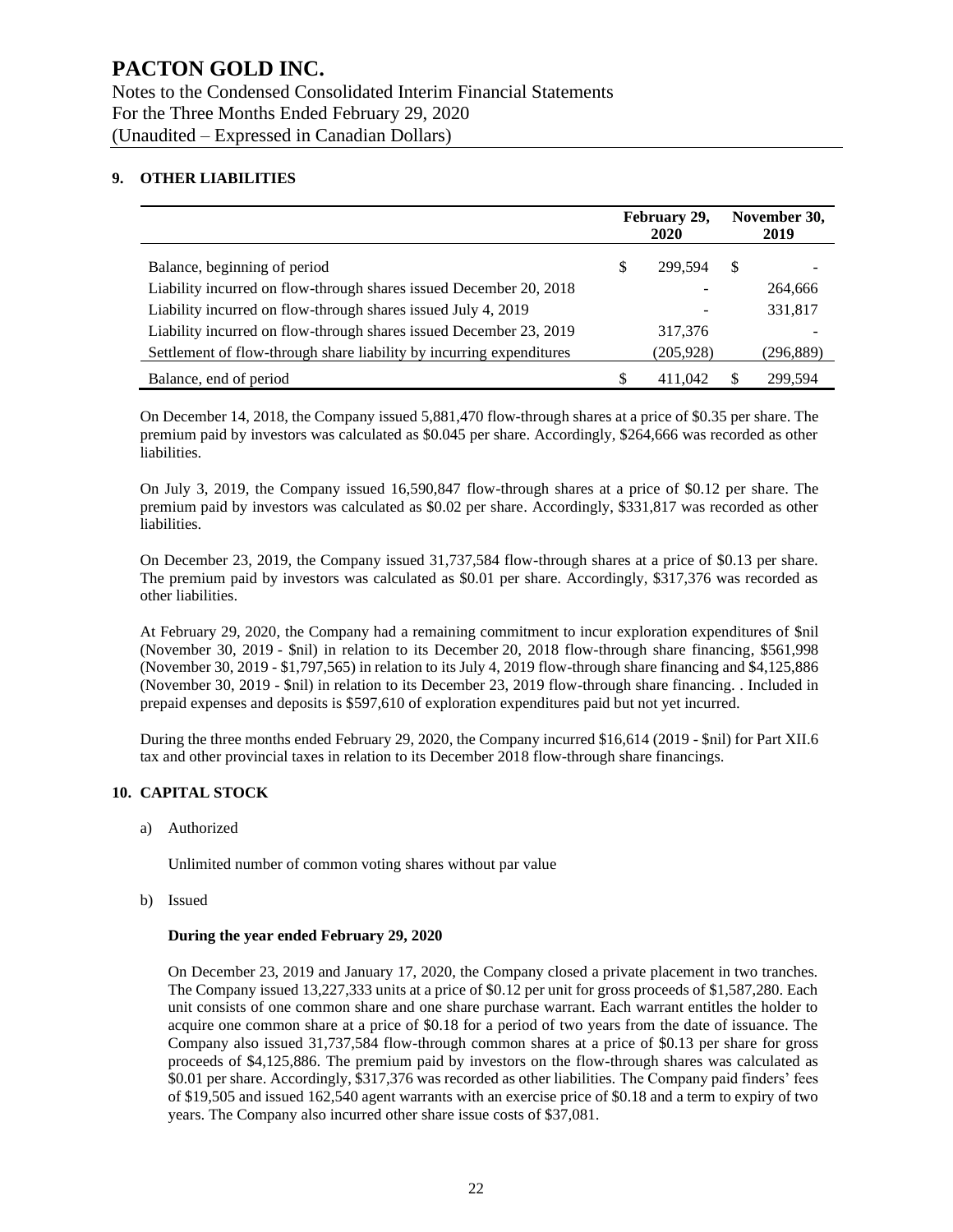#### **10. CAPITAL STOCK** (Continued)

b) Issued (continued)

On February 18, 2020, the Company issued 400,000 common shares valued at \$40,000 for the Pilbara Project (note 8(a) – Golden Palms Project).

#### **During the year ended November 30, 2019**

On December 5, 2018, the Company issued 7,000,000 common shares valued at \$1,925,000 for the Pilbara Project (note 8(a) – Keras Project).

On December 10, 2018, the Company issued 3,780,613 common shares valued at \$1,323,215 for the Pilbara Project (note 8(a) – Hong Kong Project). The Company also issued 300,000 common shares valued at \$82,500 as a finder's fee on the transaction.

On December 14, 2018, the Company closed a flow-through private placement for gross proceeds of \$2,058,515. The Company issued 5,881,470 shares at a price of \$0.35 per share. The Company incurred share issue costs of \$11,043. The premium paid by investors on the flow-through shares was calculated as \$0.045 per share. Accordingly, \$264,666 was recorded as other liabilities.

On February 6, 2019, the Company issued 192,310 common shares valued at \$48,077 for the Red Lake Property (note 8(b)).

On February 28, 2019, the Company issued 75,000 common shares valued at \$19,125 for the Red Lake Property (note 8(b)).

On March 6, 2019, the Company issued 125,000 common shares valued at \$31,250 for the Red Lake Property (note 8(b)).

On March 8, 2019, the Company issued 3,000,000 common shares valued at \$720,000 for the Pilbara Project (note 8(a) – Yandicoogina and Boodalyerrie).

On March 15, 2019, the Company issued 2,500,000 common shares valued at \$562,500 for the Pilbara Project (note 8(a) – Friendly Creek).

On March 22, 2019, the Company issued 100,000 common shares valued at \$23,000 for the Red Lake Property (note 8(b)).

On May 6, 2019, the Company issued 100,000 common shares valued at \$16,500 for the Red Lake Property (note 8(b)).

On June 7, 2019 and July 3, 2019, the Company closed a private placement in two tranches. The Company issued 35,400,000 common shares at a price of \$0.10 per share and 166,667 common shares at a price of \$0.12 per share for gross proceeds of \$3,560,000. The Company also issued 16,590,847 flow-through common shares at a price of \$0.12 per share for gross proceeds of \$1,990,902. The premium paid by investors on the flow-through shares was calculated as \$0.02 per share. Accordingly, \$331,817 was recorded as other liabilities. The Company paid finders' fees of \$111,048 and issued 678,000 agent warrants, of which 205,500 warrants have an exercise price of \$0.15 and a term to expiry of two years, and 472,500 have an exercise price of \$0.20 and a term to expiry of one year (note 10(d)). The Company also incurred other share issue costs totaling \$28,955.

On August 12, 2019, the Company issued 800,000 common shares valued at \$140,000 for the Red Lake Property (note 8(b)).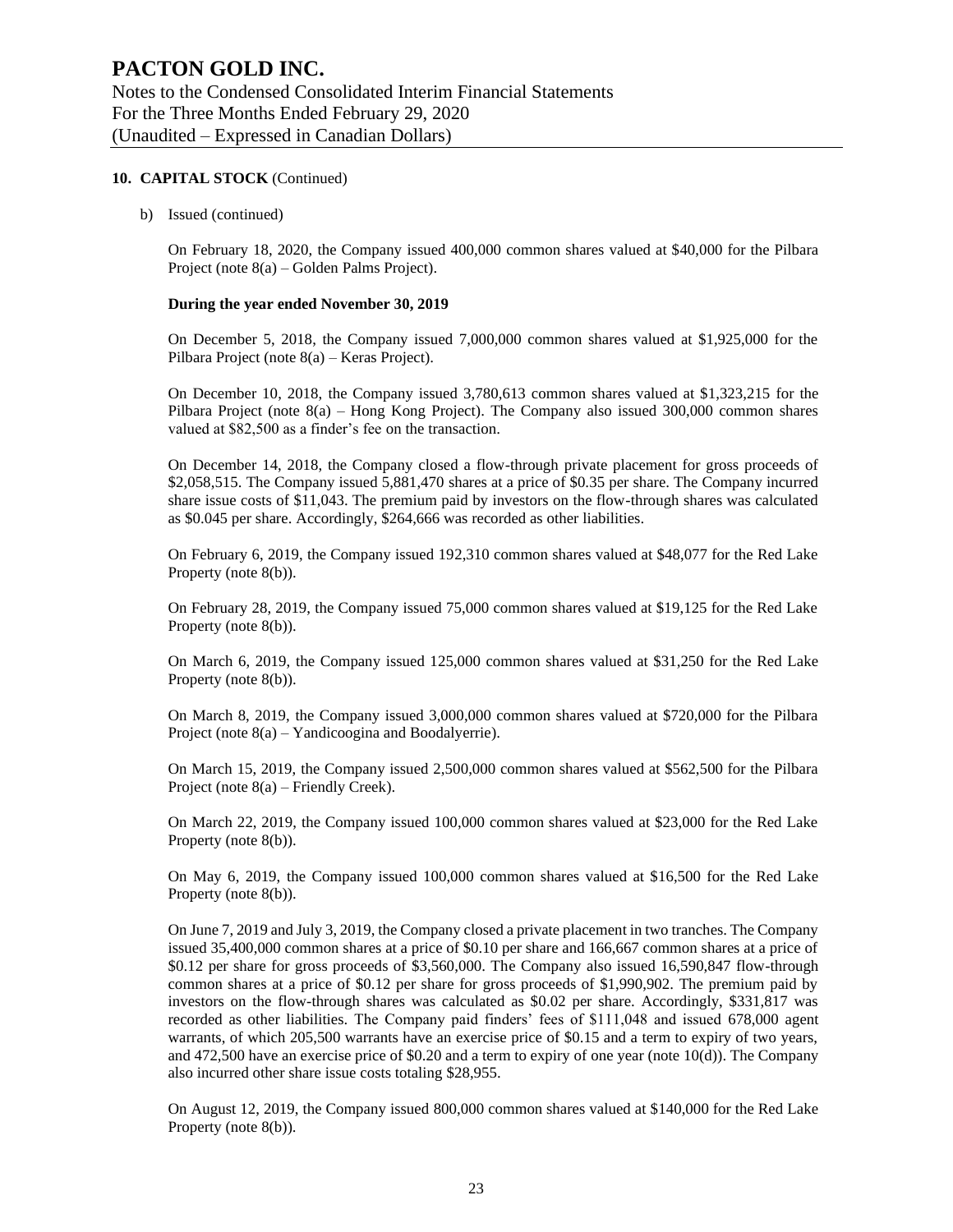#### **10. CAPITAL STOCK** (Continued)

b) Issued (continued)

On August 27, 2019, the Company issued 1,250,000 common shares valued at \$281,250 for the Pilbara Project (note 8(a) – Tardarinna Project).

On November 13, 2019, the Company issued 3,000,000 common shares valued at \$330,000 for the Pilbara Project (note 8(a) – Keras Project).

On November 15, 2019, the Company issued 150,000 common shares valued at \$16,500 for the Red Lake Property (note 8(b)).

On November 19, 2019, the Company issued 75,000 common shares valued at \$7,875 for the Red Lake Property (note 8(b)).

The Company received \$155,000 on the exercise of 950,000 stock options. The Company transferred \$111,561, the value of the stock options, from the share-based payment reserve to capital stock upon exercise of the options. The average share price was \$0.19 when the stock options were exercised.

#### c) Warrants

Warrant transactions and the number of warrants outstanding are summarized as follows:

|                                  | <b>Three Months Ended</b><br><b>February 29, 2020</b> |                       | <b>Year Ended</b><br><b>November 30, 2019</b> |                       |
|----------------------------------|-------------------------------------------------------|-----------------------|-----------------------------------------------|-----------------------|
|                                  |                                                       | Weighted              |                                               | Weighted              |
|                                  | Number of                                             | Average               | Number of                                     | Average               |
|                                  | Warrants                                              | <b>Exercise Price</b> | Warrants                                      | <b>Exercise Price</b> |
| Outstanding, beginning of period | 25,145,899                                            | \$0.36                | 25,604,232                                    | \$0.36                |
| Issued                           | 13,227,333                                            | \$0.18                |                                               |                       |
| Expired                          | (208, 333)                                            | \$0.97                | (458,333)                                     | \$ 0.45               |
| Outstanding, end of period       | 38,164,899                                            | \$0.29                | 25,145,899                                    | \$0.36                |

The following warrants were outstanding and exercisable:

|                    | Weighted Average<br><b>Remaining Contractual</b> |                       |                          |
|--------------------|--------------------------------------------------|-----------------------|--------------------------|
| <b>Expiry Date</b> | Life in Years                                    | <b>Exercise Price</b> | <b>February 29, 2020</b> |
| May 9, 2021        | 1.19                                             | \$0.35                | 23,850,609               |
| May 22, 2021       | 1.23                                             | \$0.35                | 1,086,957                |
| December 23, 2021  | 1.82                                             | \$0.18                | 6,540,666                |
| January 17, 2022   | 1.88                                             | \$0.18                | 6,686,667                |
|                    | 1.42                                             |                       | 38, 164, 899             |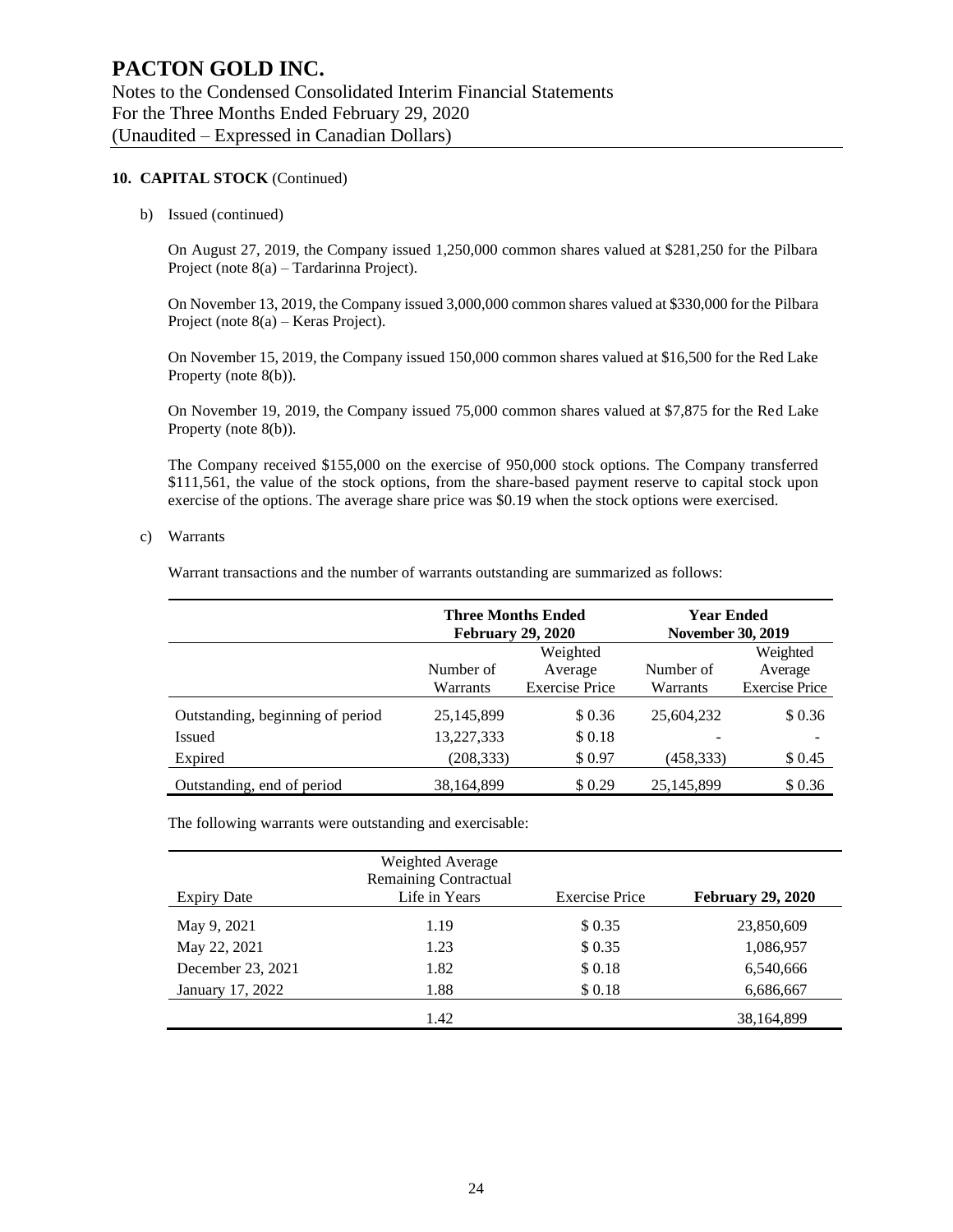#### **10. CAPITAL STOCK** (Continued)

#### d) Agent warrants

Agent warrant transactions and the number of agent warrants outstanding are summarized as follows:

|                                  |           | <b>Three Months Ended</b><br><b>February 29, 2020</b> |           | <b>Year Ended</b><br><b>November 30, 2019</b> |  |
|----------------------------------|-----------|-------------------------------------------------------|-----------|-----------------------------------------------|--|
|                                  |           | Weighted                                              |           | Weighted                                      |  |
|                                  | Number of | Average                                               | Number of | Average                                       |  |
|                                  | Warrants  | <b>Exercise Price</b>                                 |           | <b>Exercise Price</b>                         |  |
| Outstanding, beginning of period | 2,125,956 | \$0.30                                                | 1,447,956 | \$0.35                                        |  |
| <b>Issued</b>                    | 162,540   | \$0.18                                                | 678,000   | \$0.18                                        |  |
| Outstanding, end of period       | 2,288,496 | \$0.29                                                | 2,125,956 | \$0.30                                        |  |

The following agent warrants were outstanding and exercisable:

|                    | Weighted Average<br><b>Remaining Contractual</b> |                       |                          |
|--------------------|--------------------------------------------------|-----------------------|--------------------------|
| <b>Expiry Date</b> | Life in Years                                    | <b>Exercise Price</b> | <b>February 29, 2020</b> |
| July 3, 2020       | 0.34                                             | \$ 0.20               | 472,500                  |
| May 9, 2021        | 1.19                                             | \$0.35                | 1,447,956                |
| July 3, 2021       | 1.34                                             | \$0.15                | 205,500                  |
| December 23, 2021  | 1.82                                             | \$0.18                | 156,540                  |
| January 17, 2022   | 1.88                                             | \$0.18                | 6,000                    |
|                    | 1.07                                             |                       | 2,288,496                |

The Company applies the fair value method using the Black-Scholes option pricing model in accounting for its agent warrants granted. During the three months ended February 29, 2020, 162,540 agent warrants were issued with a fair value of \$13,053. During the year ended November 30, 2019, 678,000 agent warrants were issued with a fair value of \$36,686.

The fair value of each agent warrant issued was calculated using the following weighted average assumptions:

|                                        | <b>Three Months Ended</b><br><b>February 29, 2020</b> | <b>Year Ended</b><br><b>November 30, 2019</b> |
|----------------------------------------|-------------------------------------------------------|-----------------------------------------------|
| Expected life (years)                  | 2.00                                                  | 1.30                                          |
| Risk-free interest rate                | 1.68%                                                 | 1.49%                                         |
| Annualized volatility                  | 112%                                                  | 95%                                           |
| Dividend yield                         | N/A                                                   | N/A                                           |
| Stock price at issue date              | \$0.15                                                | \$0.17                                        |
| Exercise price                         | \$0.18                                                | \$0.18                                        |
| Weighted average issue date fair value | \$0.08                                                | \$0.05                                        |

Option pricing models require the input of highly subjective assumptions regarding volatility. The Company has used historical volatility to estimate the volatility of the share price.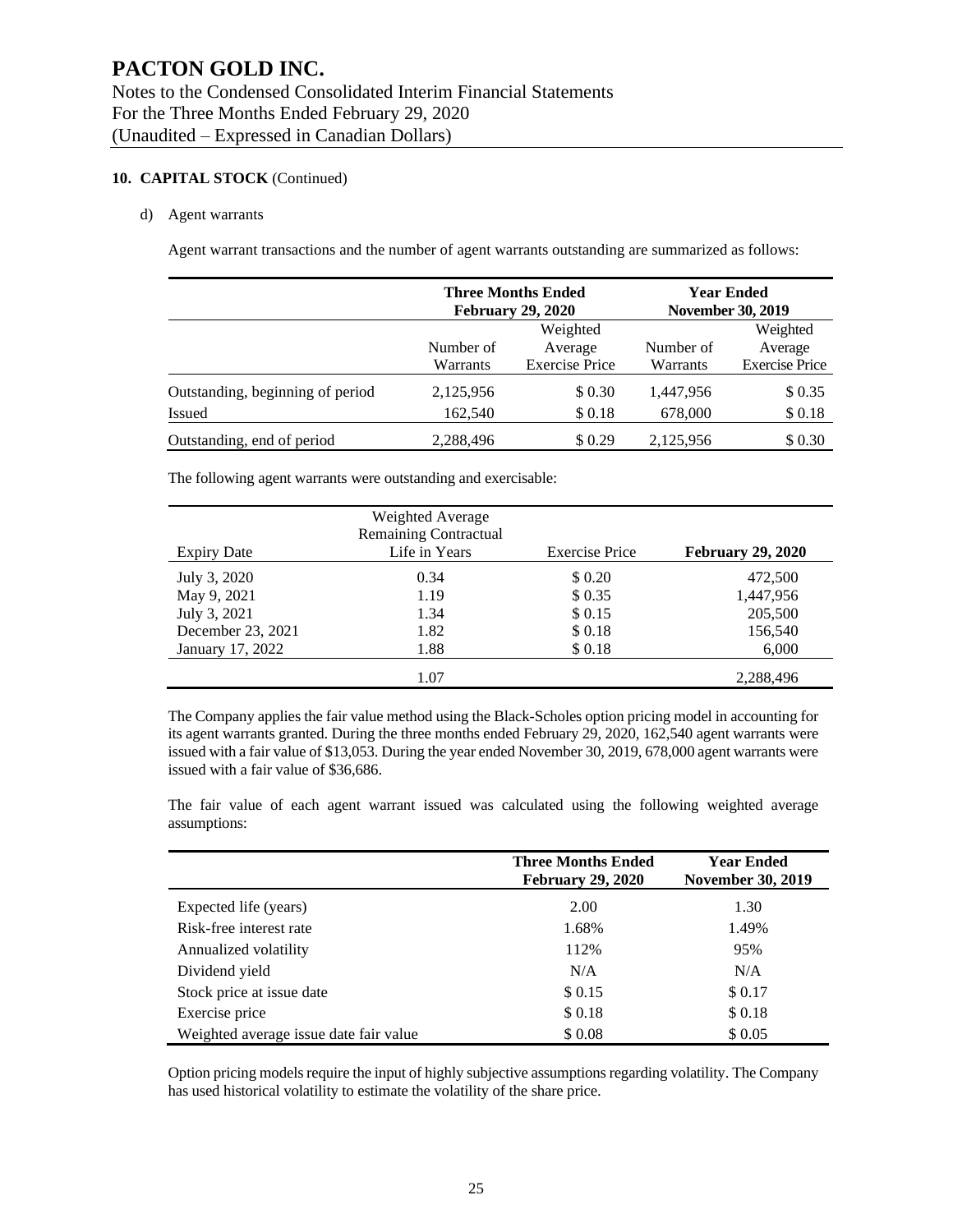#### **10. CAPITAL STOCK** (Continued)

e) Stock options

The Company has a stock option plan to grant incentive stock options to directors, officers, employees and consultants. Under the plan, the aggregate number of common shares that may be subject to option at any one time may not exceed 10% of the issued common shares of the Company as of that date, including options granted prior to the adoption of the plan. Options granted may not exceed a term of 10 years, and the term will be reduced to one year following the date of death of the optionee. All options vest when granted unless otherwise specified by the Board of Directors.

Stock option transactions and the number of stock options outstanding are summarized as follows:

|                                  | <b>Three Months Ended</b><br><b>February 29, 2020</b> |          | <b>Year Ended</b><br><b>November 30, 2019</b> |          |  |
|----------------------------------|-------------------------------------------------------|----------|-----------------------------------------------|----------|--|
|                                  |                                                       | Weighted |                                               | Weighted |  |
|                                  |                                                       | Average  |                                               | Average  |  |
|                                  | Number of                                             | Exercise | Number of                                     | Exercise |  |
|                                  | Options                                               | Price    | Options                                       | Price    |  |
| Outstanding, beginning of period | 15,450,000                                            | \$0.25   | 6,750,000                                     | \$ 0.43  |  |
| Granted                          |                                                       |          | 11,850,000                                    | \$0.16   |  |
| Exercised                        |                                                       |          | (950,000)                                     | \$0.16   |  |
| Expired                          |                                                       |          | (2,200,000)                                   | \$0.41   |  |
| Outstanding, end of period       | 15.450,000                                            | \$ 0.25  | 15,450,000                                    | \$ 0.25  |  |

The following stock options were outstanding and exercisable at February 29, 2020:

|                    | Weighted Average |                       |             |             |
|--------------------|------------------|-----------------------|-------------|-------------|
|                    | Remaining        |                       |             |             |
|                    | Contractual Life |                       |             |             |
| <b>Expiry Date</b> | in Years         | <b>Exercise Price</b> | Outstanding | Exercisable |
| November 15, 2020  | 0.71             | \$0.22                | 100,000     | 100,000     |
| May 10, 2021       | 1.19             | \$0.35                | 3,125,000   | 3,125,000   |
| May 14, 2021       | 1.21             | \$0.55                | 100,000     | 100,000     |
| July 19, 2021      | 1.39             | \$0.55                | 1,425,000   | 1,425,000   |
| July 25, 2021      | 1.40             | \$0.57                | 250,000     | 250,000     |
| July 5, 2022       | 2.35             | \$0.16                | 6,850,000   | 6,850,000   |
| August 12, 2022    | 2.45             | \$0.17                | 1,750,000   | 1,750,000   |
| August 16, 2022    | 2.46             | \$0.17                | 1,550,000   | 1,550,000   |
| October 1, 2022    | 2.59             | \$0.16                | 300,000     | 300,000     |
|                    | 2.02             |                       | 15,450,000  | 15,450,000  |

The Company applies the fair value method using the Black-Scholes option pricing model in accounting for its stock options granted. Accordingly, there were no share-based recognized during the three months ended February 29, 2020 (year ended November 30, 2019 - \$1,397,607).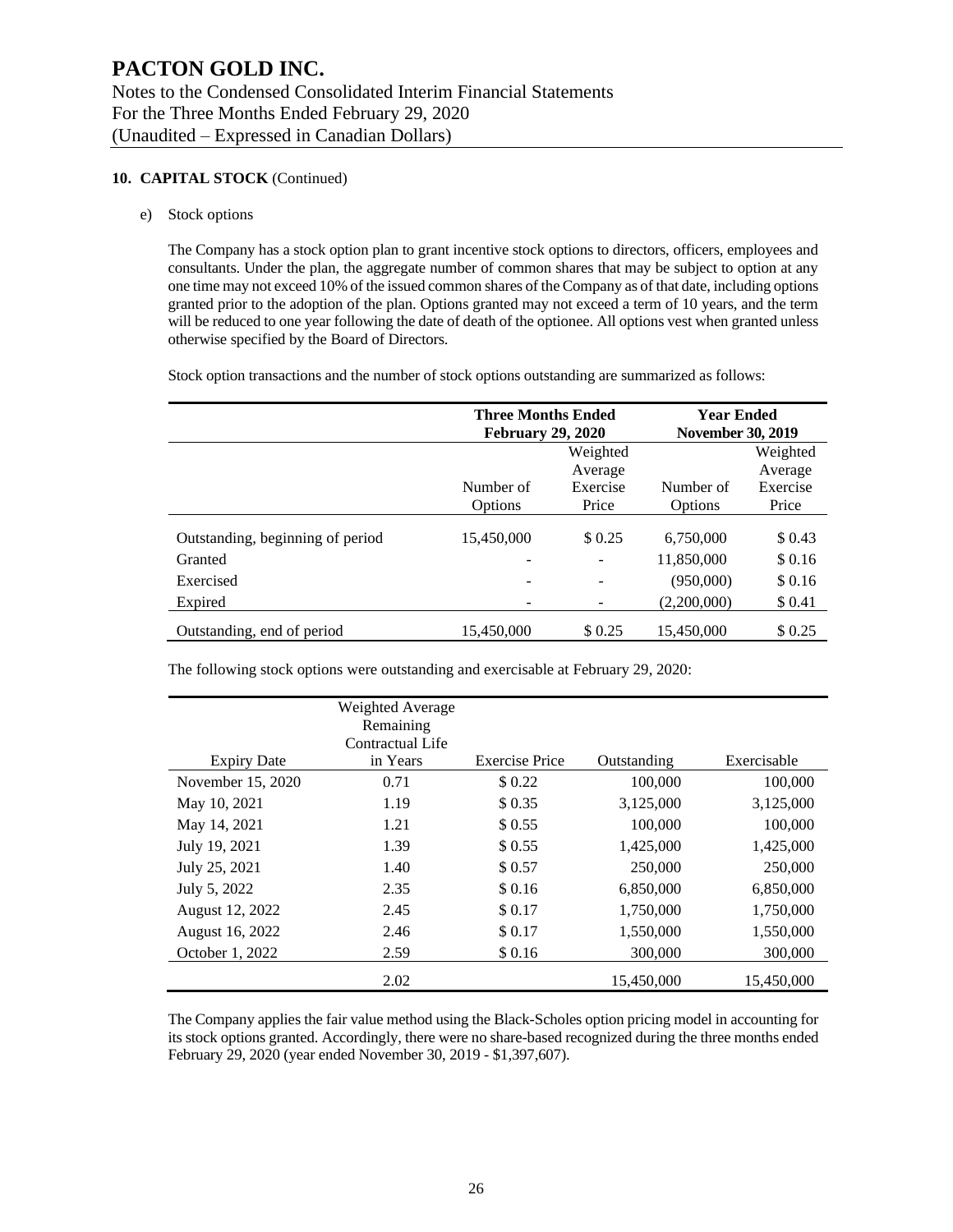#### **10. CAPITAL STOCK** (Continued)

e) Stock options (continued)

The fair value of each stock option granted was calculated using the following weighted average assumptions:

|                                        | <b>Three Months Ended</b><br><b>February 29, 2020</b> | <b>Year Ended</b><br><b>November 30, 2019</b> |
|----------------------------------------|-------------------------------------------------------|-----------------------------------------------|
| Expected life (years)                  | N/A                                                   | 2.96                                          |
| Risk-free interest rate                | N/A                                                   | 1.49%                                         |
| Annualized volatility                  | N/A                                                   | 121\%                                         |
| Dividend yield                         | N/A                                                   | N/A                                           |
| Stock price at grant date              | N/A                                                   | \$0.17                                        |
| Exercise price                         | N/A                                                   | \$0.16                                        |
| Weighted average grant date fair value | N/A                                                   | \$0.12                                        |

Option pricing models require the input of highly subjective assumptions regarding volatility. The Company has used historical volatility to estimate the volatility of the share price.

During the year ended November 30, 2019, the Company transferred \$641,717 from the share-based payments reserve to deficit upon the expiry of 2,200,000 stock options granted to consultants.

#### **11. RELATED PARTY TRANSACTIONS**

These amounts of key management compensation are included in the amounts shown on the condensed consolidated interim statements of comprehensive loss:

|                         | <b>Three Months Ended</b><br><b>February 29, 2020</b> |         | <b>Three Months Ended</b><br><b>February 28, 2019</b> |         |
|-------------------------|-------------------------------------------------------|---------|-------------------------------------------------------|---------|
| Short-term compensation |                                                       | 148.500 |                                                       | 127.500 |

During the three months ended February 29, 2020, short-term compensation to related parties consisted of \$22,500 (2019 - \$45,000) in management fees, \$26,000 (2019 - \$22,500) in professional fees and \$100,000 (2019 - \$60,000) in geological fees included in exploration and evaluation assets.

Transactions with related parties are included in the amounts shown on the condensed consolidated interim statements of comprehensive loss as follows:

|                                                | <b>Three Months Ended</b><br><b>February 29, 2020</b> |        | <b>Three Months Ended</b><br><b>February 28, 2019</b> |       |
|------------------------------------------------|-------------------------------------------------------|--------|-------------------------------------------------------|-------|
| Related companies with a common officer (rent) |                                                       | 15,000 |                                                       | 9.000 |

As at February 29, 2020, the Company has outstanding amounts payable to officers and directors of the Company of \$43,289 (November 30, 2019 - \$113,065) for outstanding fees and expenses. The amounts payable are non-interest-bearing, uncollateralized and repayable on demand.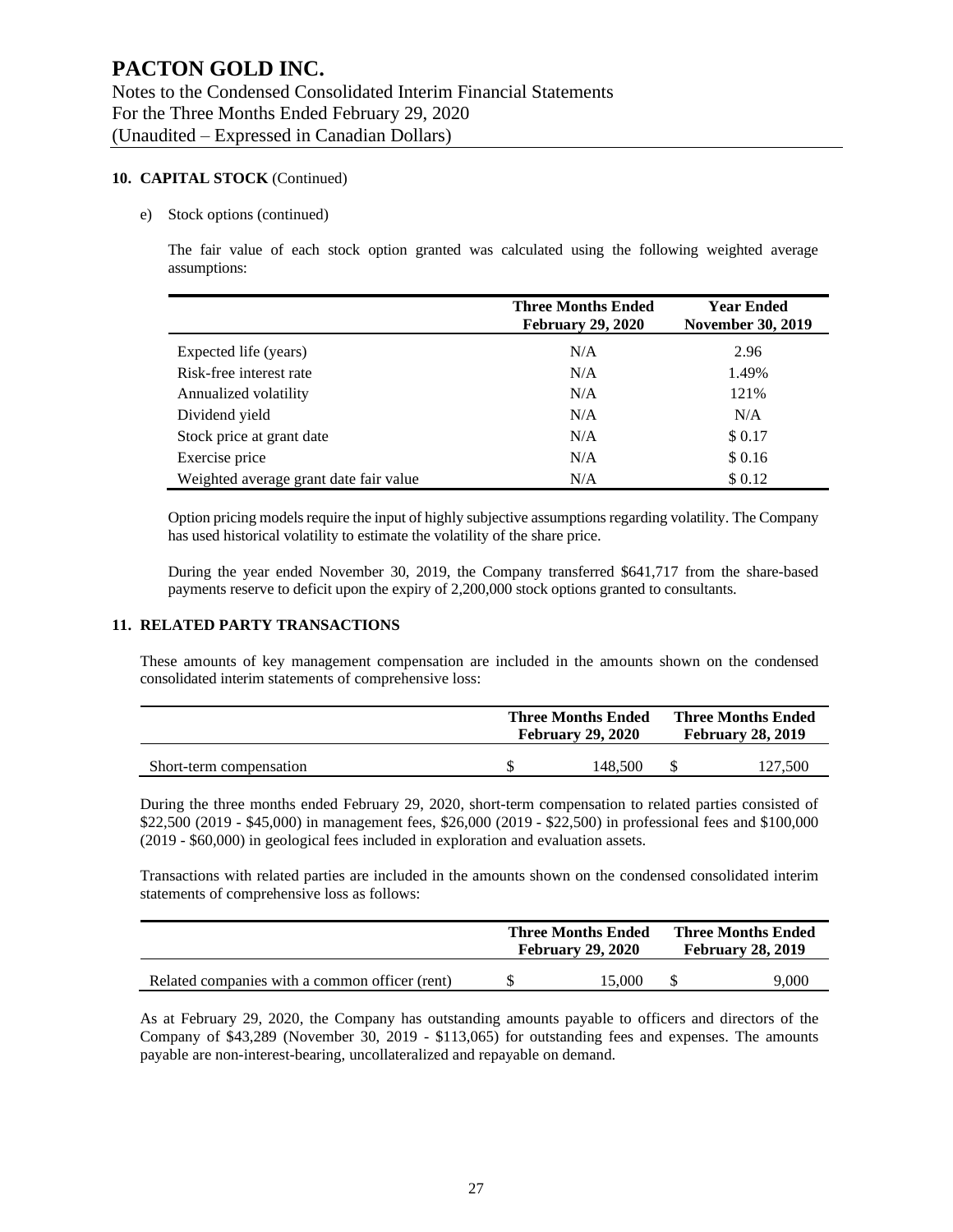|                                                                                                                                         | <b>Three Months</b>  |    | <b>Three Months</b>                  |  |
|-----------------------------------------------------------------------------------------------------------------------------------------|----------------------|----|--------------------------------------|--|
|                                                                                                                                         | <b>Ended</b>         |    | <b>Ended</b><br>February 28,<br>2019 |  |
|                                                                                                                                         | February 29,<br>2020 |    |                                      |  |
| <b>Cash and Cash Equivalents</b>                                                                                                        |                      |    |                                      |  |
| Cash                                                                                                                                    | \$<br>186,882        | \$ | 258,048                              |  |
| Term deposits                                                                                                                           | 3,515,223            |    | 1,302,120                            |  |
|                                                                                                                                         | \$<br>3,702,105      | \$ | 1,560,168                            |  |
| <b>Supplemental Disclosure with Respect to Cash Flows</b><br>Income tax paid                                                            | \$                   |    |                                      |  |
| Interest paid                                                                                                                           | \$                   | \$ |                                      |  |
| Exploration and evaluation expenditures in accounts payable<br>(opening)<br>Exploration and evaluation expenditures in accounts payable | \$<br>98,423         | \$ | 146,378                              |  |
| (closing)                                                                                                                               | \$<br>197,107        | \$ | 252,084                              |  |
| Exploration and evaluation expenditures in prepaid expenses and<br>deposits (opening)                                                   | \$<br>300,110        | \$ | 112,046                              |  |
| Exploration and evaluation expenditures in prepaid expenses and<br>deposits (closing)                                                   | \$<br>597,610        | \$ |                                      |  |
| Fair value of shares issued for exploration and evaluation assets                                                                       | \$<br>40,000         | \$ | 3,397,917                            |  |
| Fair value of stock options exercised                                                                                                   | \$                   | \$ | 573,691                              |  |

#### **12. SUPPLEMENTAL DISCLOSURE WITH RESPECT TO CASH FLOWS**

#### **13. SEGMENTED DISCLOSURE**

The Company has one operating segment, mineral exploration and development. The Company's reportable segments are summarized as follows:

*Geographical segment*

| <b>Non-current assets</b> | Canada |           | Australia |           | Total |            |
|---------------------------|--------|-----------|-----------|-----------|-------|------------|
| February 29, 2020         | Ъ      | 5.477.071 |           | 7.337.008 |       | 12.814.079 |
| November 30, 2019         | Ъ      | 3.944,003 |           | 7.427.262 |       | 11,371,265 |

#### **14. SUBSEQUENT EVENTS**

- a) On March 4, 2020, the Company issued 100,000 common shares valued at \$8,500 for the Red Lake Project (note 8(b)).
- b) On March 11, 2020, the Company issued 100,000 common shares valued at \$6,000 for the Red Lake Project (note 8(b)).
- c) On April 1, 2020, the Company entered into a purchase agreement with TomaGold Corporation ("TomaGold"), whereby the Company will acquire all of TomaGold's interest, being 39.5%, in a joint venture it currently holds with Evolution Mining and Newmont Corporation (formerly GoldCorp. when TomaGold entered into the joint venture) on the Sidace Lake Property, located in the Red Lake Mining District in Ontario.